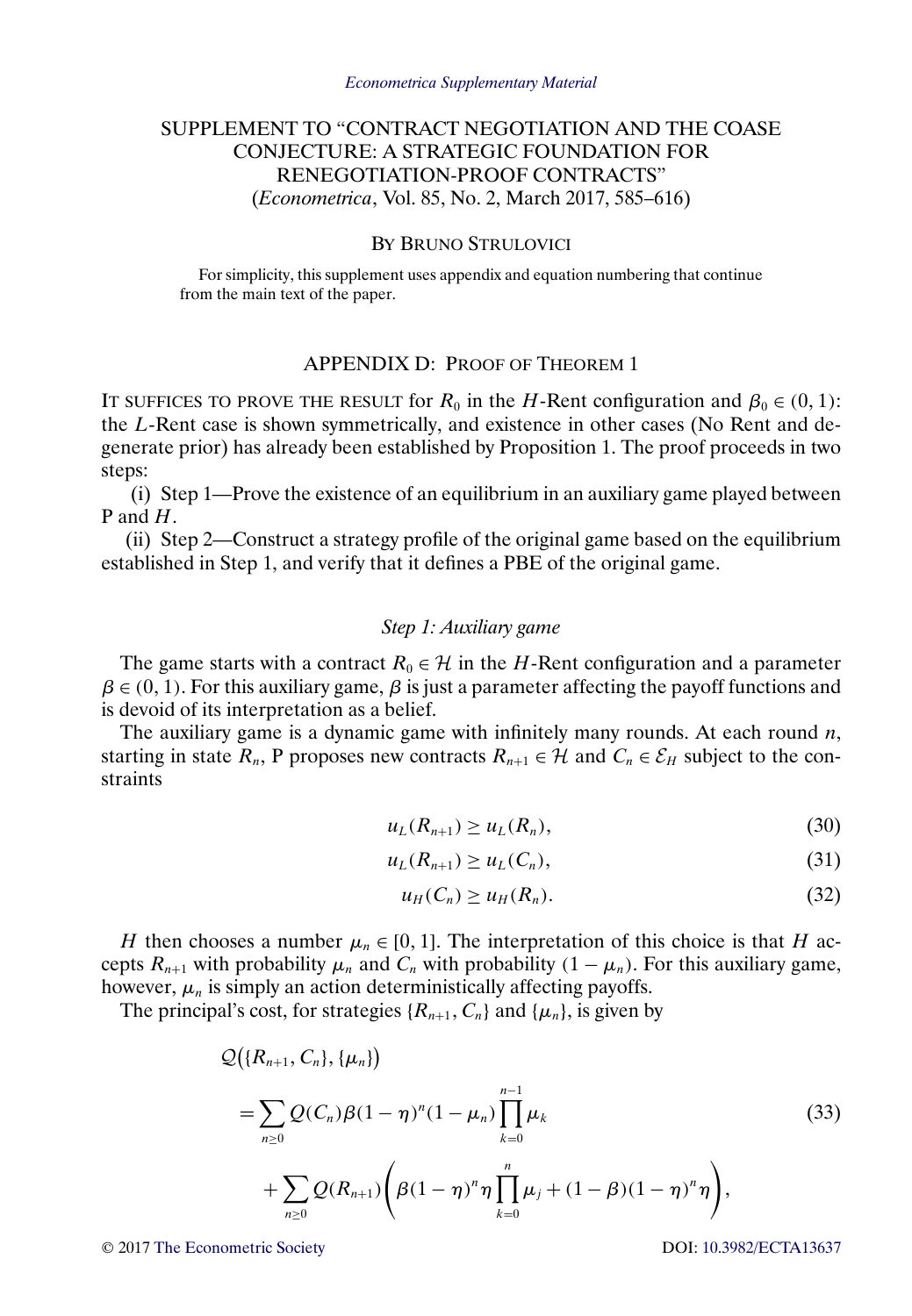<span id="page-1-0"></span>while  $H$ 's payoff is

$$
\mathcal{V}(\{R_{n+1}, C_n\}, \{\mu_n\}) = \sum_{n \ge 0} u_H(C_n)(1 - \eta)^n (1 - \mu_n) \prod_{k=0}^{n-1} \mu_k
$$
  
+ 
$$
\sum_{n \ge 0} u_H(R_{n+1})(1 - \eta)^n \eta \prod_{k=0}^n \mu_n.
$$
 (34)

These payoffs correspond to the expected cost and utility that P and H would obtain in an equilibrium of the *original* game in which P proposes two contracts at each round, the breakdown probability is  $\eta$ , { $\mu_n$ } is the mixing strategy of H, L always accepts  $R_{n+1}$ , and the initial probability of facing H is equal to  $\beta$ .

LEMMA 17: *For any initial*  $R_0$  *and*  $\beta \in (0, 1)$ *, there exists a perfect equilibrium of the auxiliary game*.

PROOF: The result is a direct consequence of Theorem 1 in [Harris](#page-22-0) [\(1985\)](#page-22-0). We check Assumptions 1–5 of this theorem. The payoff function of the principal is simply the negative of his cost, Q. P's (unconstrained) action set in round n is  $S_{P_n} = \mathcal{H} \times \mathcal{E}_H$ , while H's action space is  $S_{H_n} = [0, 1]$ , which are both compact and Hausdorff spaces. Hence, Assumptions 1 and 2 are satisfied. P's feasible set at each round  $n$ , as defined by the constraints [\(30\)](#page-0-0) and [\(32\)](#page-0-0), is closed and depends continuously on the current state. Therefore, the set  $S_f$  of feasible sequences is closed in  $S = \mathsf{X}_n(S_{P_n} \times S_{H_n})$  endowed with the product topology, and the set of feasible actions in round  $n$  depends continuously on past play. Thus, Assumptions 3 and 4 are satisfied. Finally, the payoffs  $-Q$  and V are clearly continuous on their domain  $S_f$ , so Assumption 5 is satisfied as well. The result follows. *Q.E.D.* 

REMARK 1: We can similarly define an auxiliary game and equilibrium when instead  $R_0$  is in the L-Rent configuration. This equilibrium yields an expected utility for  $H$ , as a passive player of the auxiliary game, given by

$$
V_H(\beta) = \sum_{n \ge 0} (1 - \eta)^n \eta u_H(R_{n+1}).
$$
\n(35)

This equilibrium and payoff are used to define  $H$ 's strategy, off the equilibrium path, in the PBE construction for the original game.

#### *Step 2: Equilibrium of the original game*

Starting from  $R_0 \in \mathcal{H}$  and a belief  $\beta_0 \in (0, 1)$ , the equilibrium strategies are defined as follows:

At each round *n*:

(i) P proposes the sequence of contracts  $\{C_n, R_{n+1}\}$  corresponding to the auxiliary game started at  $(R_0, \beta_0)$ .

(ii) L accepts  $R_{n+1}$  with probability 1, while H accepts  $R_{n+1}$  with probability  $\mu_n$  and  $C_n$  with probability  $(1 - \mu_n)$ , where  $\mu_n$  is H's equilibrium choice in the auxiliary game. If  $R_{n+1} \neq R_n$  and the agent accepts  $R_n$ , P assigns probability 1 to H, so the continuation play is trivially defined in that case, by Proposition 1 (whose proof is independent of Theorem 1).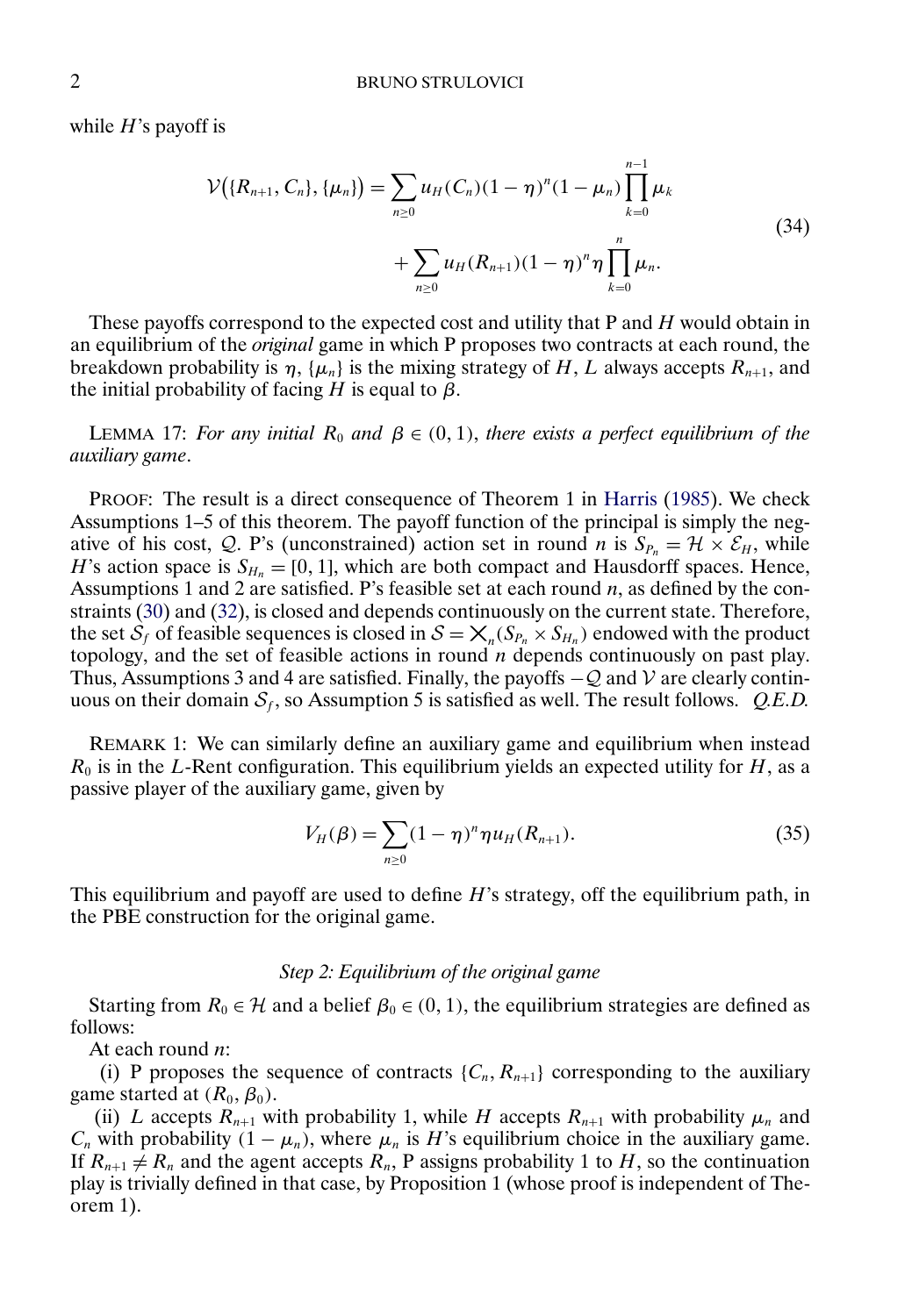(iii) If P proposes, at some round  $n$ , a menu  $M_n$  that does *not* correspond to the pair of contracts defined by the auxiliary game, let  $\overline{R}_{n+1}$  denote the contract of  $M_n \cup \{R_n\}$  that maximizes L's utility and  $\overline{C}_n$  denote the contract of  $M_n \cup \{R_n\}$  that maximizes H's utility.<sup>56</sup> By construction,  $\bar{R}_{n+1}$  and  $\bar{C}_n$  satisfy [\(30\)](#page-0-0)–[\(32\)](#page-0-0). Let  $\hat{R}_{n+1}$  denote the *L*-efficient contract that gives L the same utility as  $\overline{R}_{n+1}$  and  $\hat{C}_n$  denote the H-efficient contract that gives H the same utility as  $\bar{C}_n$ . There are three cases to consider: (a)  $u_H(\hat{C}_n) \geq u_H(\hat{R}_{n+1})$  and  $u_L(\hat{R}_{n+1}) \geq u_L(\hat{C}_n)$ , (b)  $u_H(\hat{C}_n) < u_H(\hat{R}_{n+1})$  and  $u_L(\hat{R}_{n+1}) \geq u_L(\hat{C}_n)$ , and (c)  $u_H(\hat{C}_n) \geq$  $u_H(\hat{R}_{n+1})$  and  $u_L(\hat{R}_{n+1}) < u_L(\hat{C}_n)$ . Because of the single-crossing property, the fourth and last logical case cannot occur, as is easily checked.

Continuation play is then defined as follows, according to each case.

(a) L chooses  $\overline{R}_{n+1}$  with probability 1, H chooses  $\overline{C}_n$  with probability 1. If the agent chooses any other contract R in  $M_n \cup \{R_n\}$ , then the principal assigns probability 1 to a type  $\theta$  of the agent such that the other type  $\theta' \neq \theta$  cannot benefit from choosing that contract if the principal put probability 1 on  $\theta$ <sup>57</sup>. There always exists at least one such type, as is easily checked.

(b) Case (b) can occur only if  $\overline{R}_{n+1}$  is in the H-Rent configuration. Continuation play is defined by the continuation equilibrium of the auxiliary game in which, following  $R_n$ , P proposes  $\bar{R}_{n+1}$  and  $\hat{C}_n$ , but replacing  $\hat{C}_n$  by  $\bar{C}_n$ .<sup>58</sup> In particular, L accepts  $\bar{R}_{n+1}$  with probability 1, and H randomizes between the contracts  $\overline{C}_n$  and  $\overline{R}_{n+1}$  according to the probability  $\mu_n$  coming from the auxiliary equilibrium if  $\bar{C}_n$  is replaced by  $\hat{C}_n$ . If the agent picks any contract other than  $\bar{R}_{n+1}$  and  $\bar{C}_n$ , P assigns probability 1 to one type according to the same rule as in Case (a). Continuation for rounds  $m \ge n + 1$  is also determined by the equilibrium of the auxiliary game.

(c) Case (c) is symmetric to Case (b), and can only occur if  $\overline{C}_n$  is in the L-Rent configuration. The continuation equilibrium is defined by the continuation equilibrium, from period 1 onwards (see Remark [1\)](#page-1-0), of the auxiliary game starting in period 0 with belief  $\tilde{\beta}_0 = 1 - \beta_n$  (since L now plays the role of H and vice versa) and at some fictitious contract  $\tilde{R}$  in the L-Rent configuration such that  $\hat{R}_{n+1}$  and  $\bar{C}_n$  satisfy equations [\(32\)](#page-0-0) and [\(30\)](#page-0-0), respectively (the inequalities are reversed, because the equilibrium is in the  $L$ -Rent configuration).

This construction defines the continuation strategies after any possible history. We now verify that the strategy profile thus constructed forms an equilibrium. The proof uses the one-shot deviation principle, which applies since the breakdown probability  $\eta$  has the effect of discounting the utility of future rounds at a geometric rate.

Consider first L's strategy, assuming that P follows the prescribed sequence of con-tracts. From [\(31\)](#page-0-0), L cannot benefit from picking  $C_n$ : doing so would cause  $\beta_n$  to jump to 1 and L to be stuck with utility  $u_L(C_n)$ , which is (weakly) lower than  $u_L(R_{n+1})$  and hence lower than his continuation utility if he chooses  $R_{n+1}$ .<sup>59</sup> Similarly, if  $R_{n+1} \neq R_n$  and

<sup>&</sup>lt;sup>56</sup>If there are several maximizers, the equilibrium selects any of them. There must be at least one maximizer, because the menu is finite.

<sup>&</sup>lt;sup>57</sup>That is,  $\theta'$  prefers the contract that he is supposed to take with probability 1 in equilibrium (e.g.,  $\bar{C}_n$  if  $\theta' = H$ ) to the  $\theta$ -efficient contract that gives  $\theta$  the same utility as R.

<sup>&</sup>lt;sup>58</sup>By construction,  $\bar{R}_{n+1} \in H$ ,  $\hat{C}_n$  is H-efficient, and the contracts satisfy conditions [\(30\)](#page-0-0), [\(31\)](#page-0-0), and [\(32\)](#page-0-0), so the contract pair is feasible for the auxiliary games.

<sup>&</sup>lt;sup>59</sup>That utility is always weakly higher than  $u_L(R_{n+1})$ , since L can always hold on to  $R_{n+1}$ .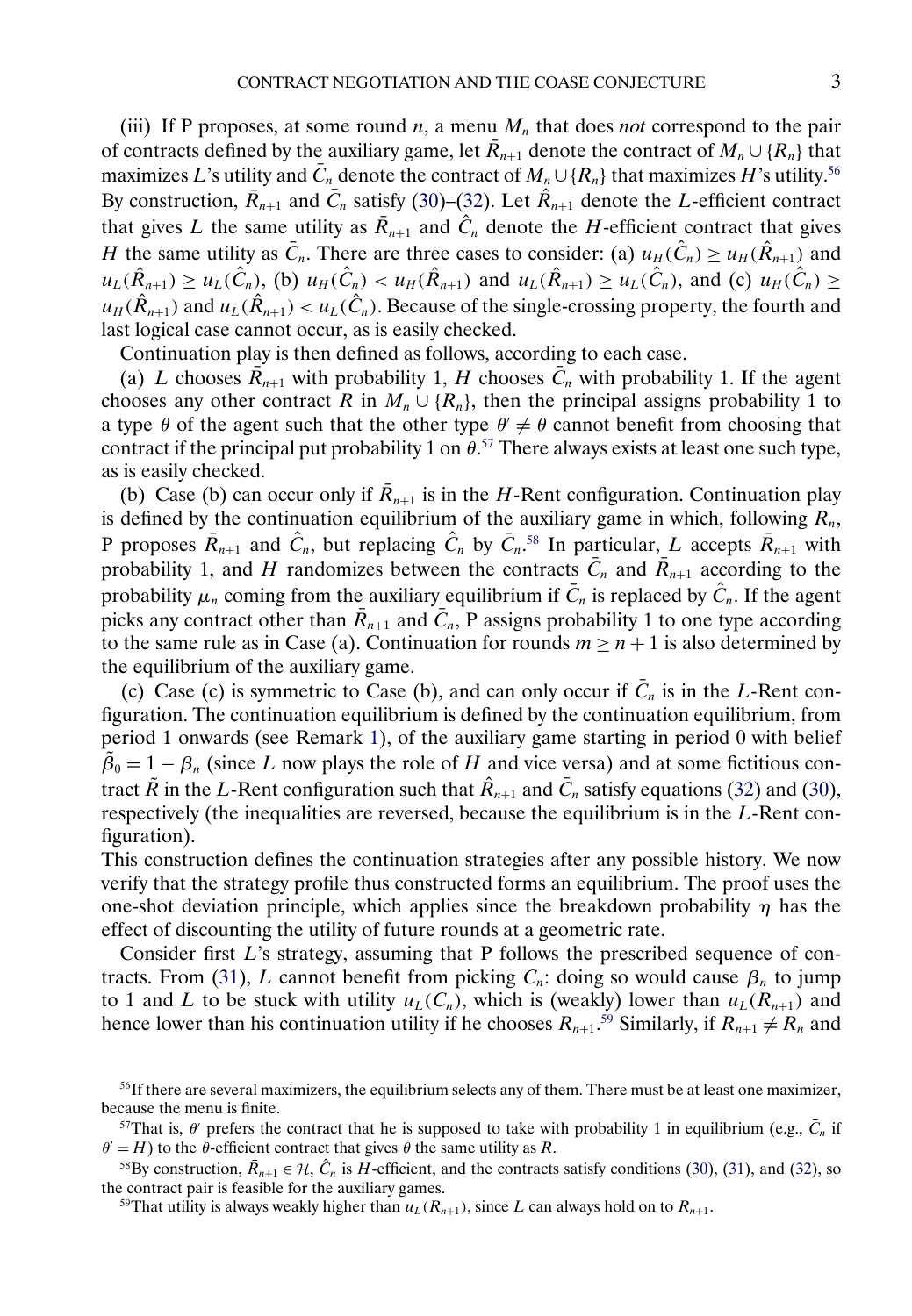#### 4 BRUNO STRULOVICI

L chooses  $R_n$ , then  $\beta_n$  jumps to 1, and L's continuation utility is bounded above<sup>60</sup> by  $u_L(R_n)$ , which is weakly dominated by accepting  $R_{n+1}$  by [\(30\)](#page-0-0) (guaranteeing that L's continuation utility is bounded below by  $u_L(R_{n+1})$ ).

Let us now consider the optimality of H's strategy. From [\(32\)](#page-0-0),  $u_H(C_n) \ge u_H(R_n)$ . Therefore, if H holds on to  $R_n$ , his continuation utility is equal to  $u_H (R_n)$ , which is weakly dominated by taking  $C_n$ . Moreover, given that H randomizes between  $C_n$  and  $R_{n+1}$ , his expected payoff is given by [\(34\)](#page-1-0), and by perfection of the auxiliary equilibrium, the strategy  $\{\mu_n\}$  is a best response to the sequence of contracts.

Consider now the agent's strategy after a deviation by P. In Case (a), if L chooses  $\overline{C}_n$ , his utility is bounded above by max $\{u_L(\bar{C}_n), u_L(\hat{C}_n)\}$ , which is less than  $u_L(\bar{R}_{n+1}),$  by definition of Case (a). Similarly, if L picks any other contract R, then either P puts probability 1 on L, in which case L gets utility  $u_L(R)$ , which is less than  $u_L(\bar{R}_{n+1})$ , by definition of  $R_{n+1}$ , or P puts probability 1 on  $H$ , but in this case  $L$  cannot benefit from this erroneous belief. The same reasoning applies to H: it is optimal for that type to choose  $\overline{C}_n$ .

In Case (b), L prefers  $\overline{R}_{n+1}$  over any other contract in  $M_n \cup \{R_n\}$ , by an argument similar to Case (a). Now consider  $H$ 's response to P's deviation. First,  $H$  cannot benefit from choosing a contract R other than  $\bar{C}_n$  and  $\bar{R}_{n+1}$ , for the reason explained in Case (a). Moreover, given the continuation play, which is defined by the auxiliary equilibrium, it is optimal to randomize according to the probability  $\mu_n$  coming from the auxiliary equilibrium in which  $\bar{R}_{n+1}$  and  $\hat{C}_n$  are proposed.<sup>61</sup>

Case (c) is similar to Case (b).

There remains to show that P's strategy is optimal. By construction of the auxiliary equilibrium, P's strategy is optimal among all strategies that propose contracts  $(R_{n+1}, C_n)$ satisfying [\(30\)](#page-0-0), [\(31\)](#page-0-0), and [\(32\)](#page-0-0). As shown by Lemma 2 (whose proof is independent of Theorem 1), P can never benefit from any deviation in which  $L$  accepts a contract that is not in the  $H$ -Rent configuration. Moreover, any contract  $R$  accepted by  $H$  with positive probability and that is *not* in the H-Rent configuration immediately results, at the next round, in an H-efficient contract that gives H the same utility as R and is less costly to P than R. We can therefore, without loss of generality, consider deviations in which P proposes one H-efficient contract,  $\overline{C}_n$ , and a number of contracts in the H-Rent configuration, among which  $\bar{R}_{n+1}$  maximizes L's utility, and such that  $u_L(\bar{C}_n) \leq u_L(R_{n+1})$ . Given the agent's strategy, the menu is equivalent to just proposing  $\bar{C}_n$  and  $\bar{R}_{n+1}$ , which is a feasible strategy in the auxiliary equilibrium and thus has to be weakly dominated by the equilibrium menu, by subgame perfection of that menu in the auxiliary game.

## APPENDIX E: PROOF OF INEQUALITIES

PROOF OF LEMMA 13: Consider two contracts C and  $\hat{C}$  on  $\mathcal{E}_H$  ordered as in the statement of the lemma. The efficiency curve  $\mathcal{E}_H$  can be parameterized by a univariate parameter  $\lambda$  such that, letting  $C(\lambda) = (x_1(\lambda), x_2(\lambda))$  denote the H-efficient contract corresponding to parameter  $\lambda$ , the map  $\lambda \mapsto C(\lambda)$  is continuous, one-to-one, and onto from the parameter set  $\Lambda$  (a compact interval of R) to  $\mathcal{E}_H$ . We can assume without loss that  $\Lambda$ 

<sup>&</sup>lt;sup>60</sup>Indeed, P then proposes the H-efficient contract R that gives H utility  $u_H(R_n)$ , and  $u_L(R) \le u_L(R_n)$  by the single-crossing property and the fact that  $R_n$  is in the H-Rent configuration.

<sup>&</sup>lt;sup>61</sup>Because  $u_H(\hat{C}_n) = u_H(\bar{C}_n)$ , H gets exactly the same utility as in the auxiliary equilibrium, even though the contract  $\bar{C}_n$  is not in the H-Rent configuration.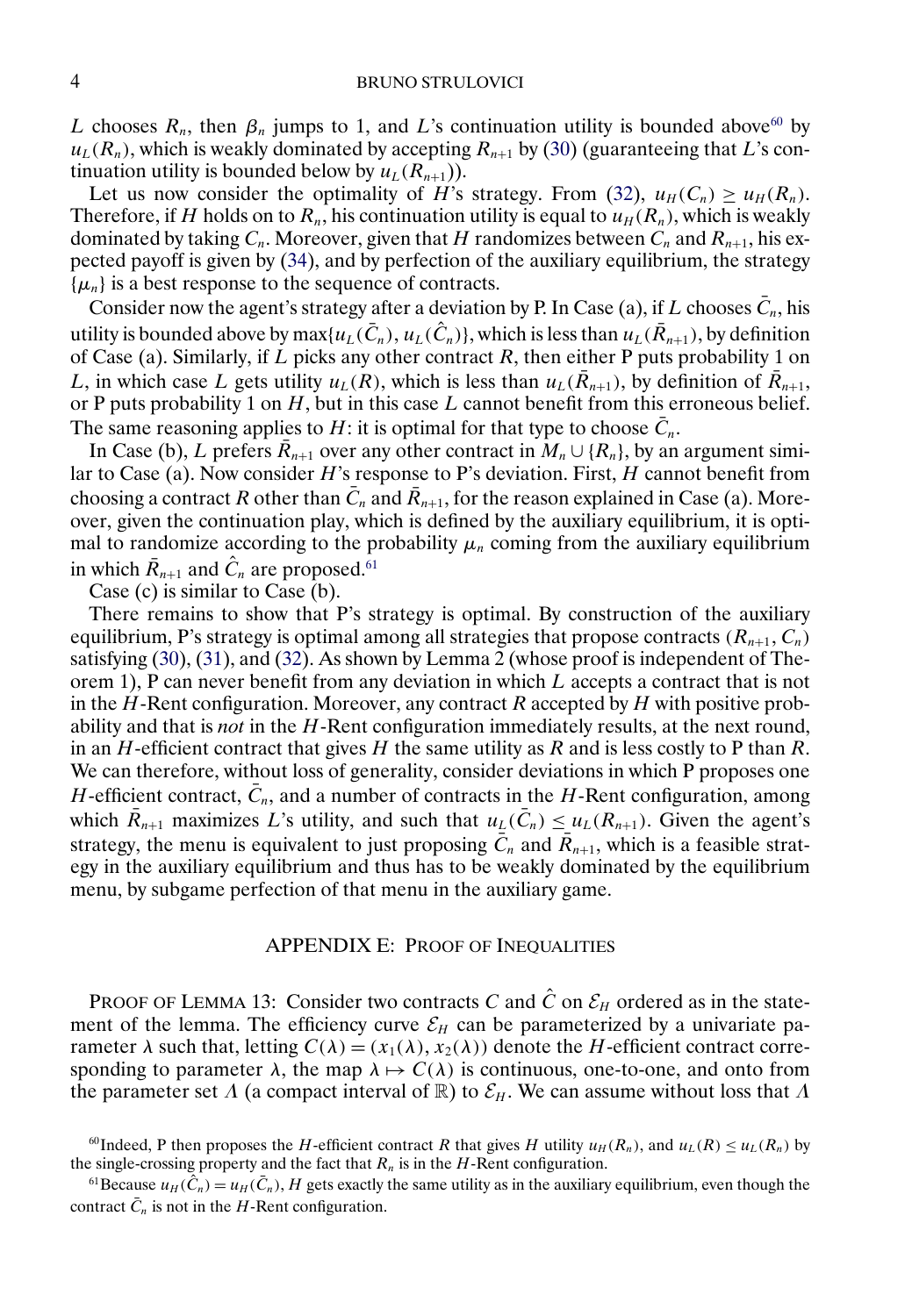contains [0, 1] and that  $C(0) = C$  and  $C(1) = \hat{C}$ . We choose the parameterization to be regular, that is, such that  $\lambda \mapsto C(\lambda)$ , seen as a function from  $\Lambda$  to  $\mathbb{R}^2$ , is smooth and does not go "too slow" or "too fast" along  $\mathcal{E}_H$ .<sup>62</sup> We have

$$
Q(\hat{C}) - Q(C) = \int_0^1 \frac{dQ(x_1(\lambda), x_2(\lambda))}{d\lambda} \cdot dC(\lambda)
$$
  
= 
$$
\int_0^1 \left( \frac{\partial Q(C(\lambda))}{\partial x_1} \frac{dx_1}{d\lambda} + \frac{\partial Q(C(\lambda))}{\partial x_2} \frac{dx_2}{d\lambda} \right) d\lambda
$$

and

$$
u_H(\hat{C}) - u_H(C) = \int_0^1 \frac{du_H(x_1(\lambda), x_2(\lambda))}{d\lambda} \cdot dC(\lambda)
$$
  
= 
$$
\int_0^1 \left( \frac{\partial u_H(C(\lambda))}{\partial x_1} \frac{dx_1}{d\lambda} + \frac{\partial u_H(C(\lambda))}{\partial x_2} \frac{dx_2}{d\lambda} \right) d\lambda.
$$

By assumption, the partial derivatives of Q and  $u_H$  are strictly positive and continuous on the compact domain  $\mathcal{C}$ , and hence bounded below away from zero as well as bounded above. Therefore, there exist positive constants  $a < a$  such that  $a$  $\frac{\partial u_H}{\partial x_i} \leq \frac{\partial Q}{\partial x_i} \leq a \frac{\partial u_H}{\partial x_i}$  for  $i = 1, 2$ . Combining these inequalities with the integral representations of  $Q(\hat{C}) - Q(C)$ and  $u_H(C) - u_H(C)$  then shows (14).

For the second part of the lemma, consider the parameterizations of  $\mathcal{E}_H$  and  $\mathcal{E}_L$  in which the parameter is the utility that each contract gives to H (i.e.,  $u_H(C(\lambda)) = \lambda$ ), with generic elements  $C(\lambda) = (x_1^H(\lambda), x_2^H(\lambda))$  for  $\mathcal{E}_H$  and  $E(\lambda) = (x_1^L(\lambda), x_2^L(\lambda))$  for  $\mathcal{E}_L$ . Since  $u_H$ 's partial derivatives are strictly positive over the compact domain  $\tilde{\mathcal{C}}$  and the curves  $\mathcal{E}_{\theta}$ are nondecreasing, the parameterizations are well defined and regular in the sense of the previous paragraph. Consider two contracts C and  $\hat{C}$  of  $\mathcal{E}_H$  which provide H with utilities  $u_H < \hat{u}_H$  and let E and  $\hat{E}$  denote the contracts of  $\mathcal{E}_L$  corresponding to utilities  $u_H$  and  $\hat{u}_H$ . Repeating the argument of the previous paragraph, we have

$$
Q(\hat{C}) - Q(C) = \int_{u_H}^{\hat{u}_H} \left( \frac{\partial Q(C(\lambda))}{\partial x_1} \frac{dx_1^H}{d\lambda} + \frac{\partial Q(C(\lambda))}{\partial x_2} \frac{dx_2^H}{d\lambda} \right) d\lambda
$$

and

$$
Q(\hat{E}) - Q(E) = \int_{u_H}^{\hat{u}_H} \left( \frac{\partial Q(E(\lambda))}{\partial x_1} \frac{dx_1^L}{d\lambda} + \frac{\partial Q(E(\lambda))}{\partial x_2} \frac{dx_2^L}{d\lambda} \right) d\lambda.
$$

Since the parameterizations are regular and the efficiency curves are nondecreasing, there must exist positive constants  $x < \bar{x}$  such that  $0 < x \max\{dx^H/d\lambda, dx^H/d\lambda\} \le$ <br>max $\{dx^L/d\lambda, dx^L/d\lambda\} < \bar{x}$  max $\{dx^H/d\lambda, dx^H/d\lambda\}$ . Moreover since O has strictly posi- $\max\{dx_1^L/d\lambda, dx_2^L/d\lambda\} \leq \bar{x} \max\{dx_1^H/d\lambda, dx_2^H/d\lambda\}$ . Moreover, since Q has strictly positive derivatives, bounded below away from zero and bounded above, there also exist positive constants  $q < \bar{q}$  such that  $q\partial Q(C(\lambda))/\partial x_i \leq \partial Q(E(\lambda))/\partial x_i \leq \bar{q}\partial Q(C(\lambda))/\partial x_i$  for all ¯ ¯

<sup>&</sup>lt;sup>62</sup>Formally, this means that the norm of the gradient of the function  $\lambda \mapsto C(\lambda)$  is uniformly bounded below and above by strictly positive constants.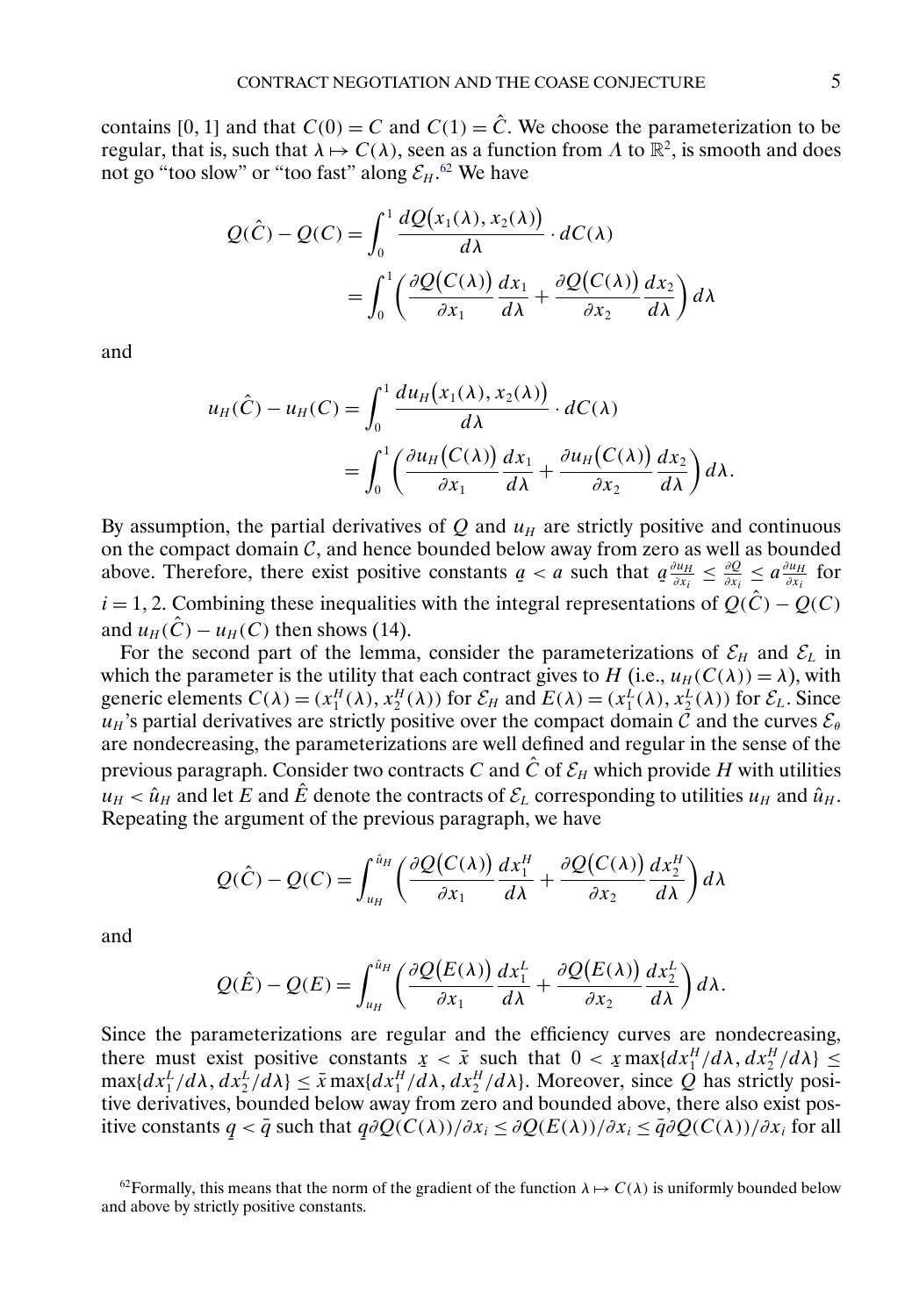$\lambda \in [u_H, \hat{u}_H]$  and  $i = 1, 2$ . Combining these inequalities with the previous integral representations implies the existence of positive constants  $\mathbf{b} < \mathbf{b}$  such that

$$
\underline{b}(Q(\hat{E})-Q(E)) \leq Q(\hat{C})-Q(C) \leq b(Q(\hat{E})-Q(E)),
$$

which concludes the proof.

PROOF OF LEMMA 14: Lemma 1 implies that

$$
\beta_n Q_H + (1 - \beta_n) Q_L \leq \beta_n Q(E_H(R_n)) + (1 - \beta_n) Q(E_L(R_n)).
$$

Moreover,  $Q_H$  is bounded below by the cost of the H-efficient contract  $C_H(n)$  that provides utility  $u_H(n)$  to H, as this contract is the least costly way of providing H with his continuation utility, by convexity of Q. This implies that  $Q_L \leq Q(E_L(R_n))$  +  $\frac{\beta_n}{1-\beta_n}(Q(E_H(R_n)) - Q(C_H(n))$ . The contracts  $E_H(R_n)$  and  $C_H(n)$  both lie on  $\mathcal{E}_H$ . Equation (14) implies that  $Q(E_H(R_n)) - Q(C_H(n)) \le a(u_H(E_H(R_n)) - u_H(n)) = aw_n$ , proving (16).

From (16),  $R_{n+1}$  cannot give L a utility greater than the L-efficient contract that costs  $Q(E_L(R_n)) + \frac{a\beta_n}{1-\beta_n}w_n$ . This implies that  $Q(E_L(R_{n+1})) - Q(E_L(R_n))$  is bounded above by  $\frac{a\beta_n}{1-\beta_n}$ w<sub>n</sub>. Combining this with (15) yields<sup>63</sup>

$$
Q(E_H(R_{n+1})) - Q(E_H(R_n)) \leq \frac{ab\beta_n}{1-\beta_n}w_n.
$$

This, along with the first part of (14), yields (17). We have

$$
w_{n+1} = u_H(E_H(R_{n+1})) - u_H(n+1)
$$
  
=  $[u_H(E_H(R_{n+1})) - u_H(E_H(R_n))] + u_H(E_H(R_n)) - u_H(n+1)$   
 $\leq [u_H(E_H(R_{n+1})) - u_H(E_H(R_n))] + u_H(E_H(R_n)) - u_H(n)$   
 $\leq w_n\left(\frac{\alpha\beta_n}{1-\beta_n}+1\right),$ 

where the first inequality comes from the monotonicity of  $u_H(n)$  in n, and the second one comes from (17). This shows (18).

Because L can hold on forever to  $R_n$ , his continuation utility  $u<sub>L</sub>(n)$  is bounded below by  $u_L(R_n)$ . At round  $n + 1$ , P's expected cost conditional on facing L is bounded above by  $Q(E_L(R_{n+1})) + \frac{\beta_{n+1}}{1-\beta_{n+1}} a w_{n+1}$ , from (16) applied to round  $n+1$ . By the same argument that yielded (14), there exists  $\alpha_L > 0$  such that  $u_L(E) - u_L(E') \leq \alpha_L(Q(E) - Q(E'))$  for all  $E, E' \in \mathcal{E}_L$ . Therefore, the highest utility that may be achieved at this cost is bounded above by  $u_L(R_{n+1}) + \hat{a}\beta_{n+1}/(1 - \beta_{n+1})w_{n+1}$ , for some proportionality constant  $\hat{a}$ , and

$$
u_L(R_n) \le u_L(n) \le u_L(n+1) \le u_L(R_{n+1}) + \hat{a}\beta_{n+1}/(1-\beta_{n+1})w_{n+1},
$$

which yields (19).

<sup>63</sup>Equation (15) applies if  $Q(E_H(R_{n+1})) - Q(E_H(R_n)) \ge 0$ . In the opposite case, the inequality holds trivially since the left-hand side is negative and the right-hand side is positive.

$$
O.E.D.
$$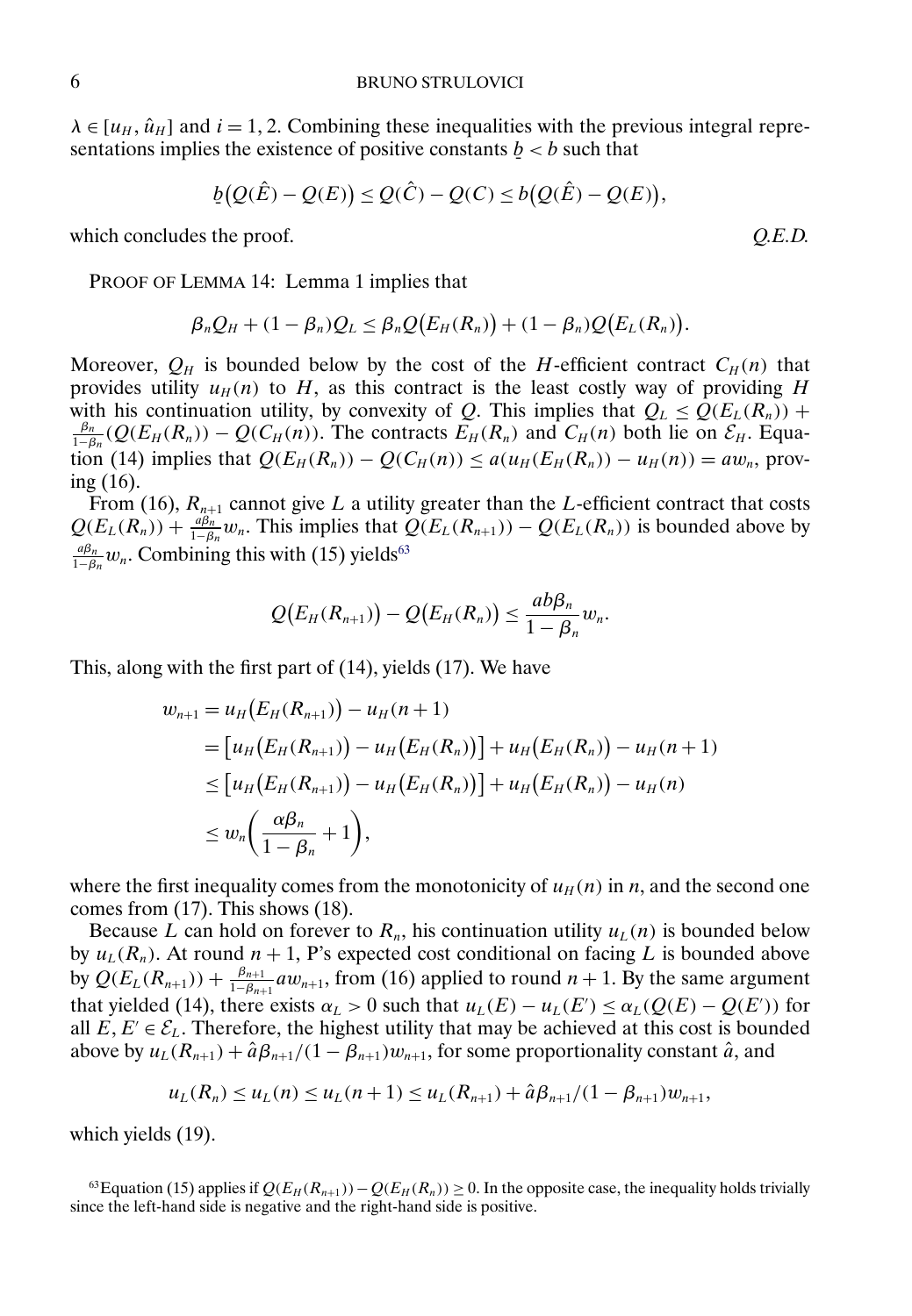<span id="page-6-0"></span>Subtracting  $u_H(E_H(R_n))$  from [\(39\)](#page-8-0) and rearranging (recalling that  $w_n = u_H(E_H(R_n))$  –  $u_H(n)$ ) leads, along any choice sequence, to

$$
w_{n+1} = w_n - \eta y_n + \eta w_{n+1} + (1 - \eta) \big( u_H \big( E_H(R_{n+1}) \big) - u_H \big( E_H(R_n) \big) \big). \tag{36}
$$

Combining this with (21) yields  $w_{n+1} - w_n \geq \eta w_{n+1} - \eta y_n - b\beta_{n+1}w_{n+1}$ , hence (20).

Finally, consider any two rounds  $n < n'$ , and let  $Q_L$  denote P's expected cost conditional on facing L at round  $n'$ . L's continuation utility in round  $n'$  is bounded above by the utility  $u_L(E)$  of the L-efficient contract E that costs  $Q_L$ . From (16),  $Q_L$  is bounded above by  $Q(E_L(R_{n'})) + a \frac{w_{n'} \beta_{n'}}{1 - \beta_{n'}}$ . This implies, by the analogue of (14) for  $\mathcal{E}_L$ , that  $u_L(n')$  is bounded above by  $u_L(R_{n'}) + \hat{u} \frac{w_{n'}\beta_{n'}}{1-\beta_{n'}}$  for some constant  $\hat{u} > 0$ . Since L's continuation utility is weakly increasing in *n* (see Lemma 5, which also holds for L), we have  $u_L(n') \ge u_L(n) \ge u_L(R_n)$ . This yields  $u_L(R_{n'}) \ge u_L(R_n) - \hat{u} \frac{w_{n'}\beta_{n'}}{1-\beta_{n'}}$ . From (14) applied to  $\mathcal{E}_L$  instead of  $\mathcal{E}_H$ , this implies that  $Q(E_L(R_{n'})) \geq Q(E_L(R_n)) - \hat{q}_L \frac{w_{n'}\beta_{n'}}{1-\beta_{n'}}$  for some  $\hat{q}_L > 0$ . This, together with (15), yields  $Q(E_H(R_{n'})) \ge Q(E_H(R_n)) - \hat{q}_H \frac{w_{n'}\beta_{n'}}{1-\beta_{n'}}$ , where  $\hat{q}_H = b\hat{q}_L$ . Combining this result with (14) implies that  $u_H(E_H(R_{n'})) - u_H(E_H(R_n)) \ge -\hat{b}\beta_{n'}w_{n'}/(1-\beta_{n'})$ , where  $\hat{b} = \hat{q}_H/q$ , which proves (21). *Q.E.D.*

PROOF OF LEMMA 15: Fix some  $C \in \mathcal{E}_L$  and consider the referential centered at C whose x-axis is the common tangent of  $u<sub>L</sub>$  and Q at C, oriented towards H, and whose  $y$ -axis is the normal vector pointing northeast in  $C$ . The components of a contract, in this referential, are denoted  $x_t$  and  $x_n$ . We parameterize the iso-utility curve of L going through  $C, U_L(C) = \{R \in \mathcal{C} : u_L(\tilde{C}) = u_L(C)\}\)$ , in terms of  $x_t : \{C(x_t) = (x_t, x_n(x_t))\}\)$ . With this parameterization,  $C(0) = C$  and  $C(x_t) \in \mathcal{H}$  if and only if  $x_t \ge 0.64$ 

Let  $Q(x_t) = Q(C(x_t))$  and  $u_H(x_t) = u_H(C(x_t))$ . By *L*-efficiency of *C*,  $Q'(0) = 0.65$ Since  $-u<sub>L</sub>$  and Q are convex, the iso-utility curve of  $u<sub>L</sub>$  going through C is convex and corresponds to positive values of  $x_n$ , while the iso-cost curve going through C is concave and corresponds to negative values of  $x_n$ . Moreover, by assumption, at least one of these curves has a nonzero curvature at C. In the  $(x_t, x_n)$  space, this means that either  $d^2u_L/dx_t^2 > 0$  or  $d^2Q/dx_t^2 < 0$ . We wish to show the existence of a constant  $\hat{q} > 0$  such that  $Q(x_t) - Q(0) \geq \hat{q}x_t^2$  for  $x_t$  in a right neighborhood of 0. Suppose first that  $d^2u_t/dx_t^2 > 0$ . This implies that  $x_n(x_t) \ge q_x x_t^2$  for some  $q_x > 0$  and  $x_t$  in a neighborhood of zero. Therefore,  $Q(x_t) \ge Q(0) + q_x \|\nabla Q(C)\| x_t^2$  for that neighborhood. Now suppose that  $d^2Q/dx_t^2$ 0. In this case, let  $D(x_t)$  denote the contract of the iso-cost curve with x-value  $x_t$  in the new referential (hence, just below  $C(x_t)$  in the new referential), so that  $Q(D(x_t)) = Q(C)$ for all  $x_t$ . By tangency of the curves, we have  $||C(x_t) - D(x_t)|| = o(x_t)$ . Moreover,  $Q(x_t) = Q(C(x_t)) = Q(D(x_t) + \nabla Q(D(x_t)) \cdot (C(x_t) - D(x_t)) + O(\|C(x_t) - D(x_t)\|^2)$ by a standard Taylor expansion. Finally, for  $x_t$  in a neighborhood of 0,  $\nabla Q(D(x_t)) =$  $\nabla Q(C) + O(||D(x_t) - C||) = \nabla Q(C) + o(x_t)$ . Combining this, we get  $Q(x_t) = Q(D(x_t)) +$  $\nabla Q(C) \cdot (C(x_t) - D(x_t)) + o(x_t) (\|C(x_t) - D(x_t)\| + \|D(x_t) - C\|).$  Since  $d^2Q/dx_t^2 < 0$ , the

<sup>64</sup>The parameterization is well defined because  $U_L(C)$  can have only one point for each  $x_t$ , by strict monotonicity of  $u_L$  in the original coordinates  $(x_1, x_2)$  and the fact that increasing  $x_n$  corresponds to increasing both  $x_1$  and  $x_2$  with at least one of these increases being strict, since the normal vector defining  $x_n$  points northeastwards.

<sup>65</sup> Formally,  $Q'(x_t) = \frac{\partial Q}{\partial x_1} \frac{dx_1}{dx_t} + \frac{\partial Q}{\partial x_2} \frac{dx_2}{dx_t}$ . Since C is L-efficient, Q and  $u_L$  are tangent at C. This implies that the tangent vector  $(dx_1/dx_t, dx_2/dx_t)$  is orthogonal to the normal vector  $(\partial Q/\partial x_1, \partial Q/\partial x_2)$  at C.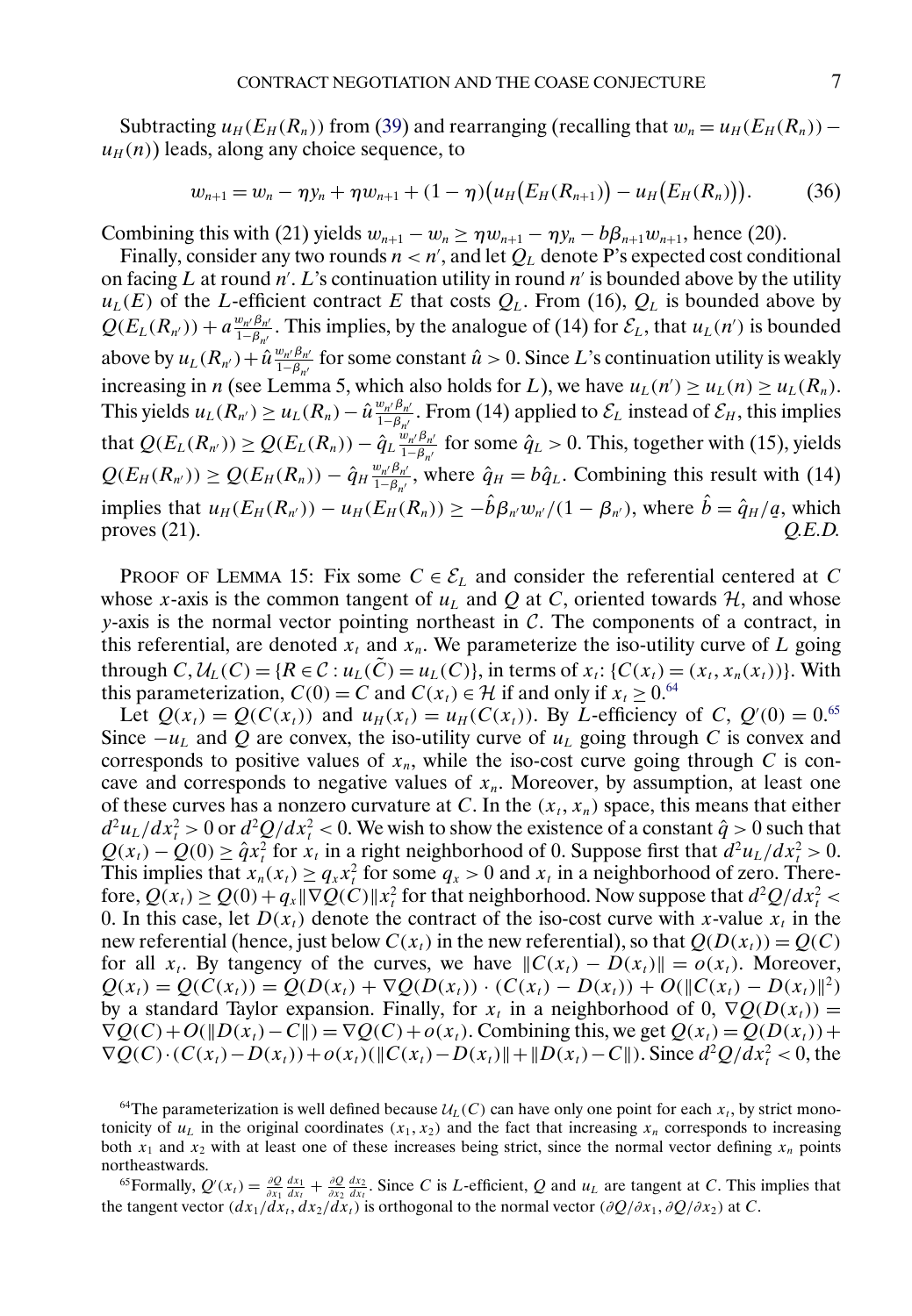y-value of  $D(x_t)$  in the new referential satisfies  $x_n^D(x_t) \le -\hat{q}_x x_t^2$  for some  $\hat{q}_x > 0$ . Hence,  $\nabla Q(C) \cdot (C(x_t) - D(x_t)) \ge \tilde{q}_x(x_n(x_t) - x_n^D(x_t)) \ge \tilde{q}_x x_t^2$  for some positive constants  $\tilde{q}_x, \tilde{q}_x$ . These observations imply that

$$
Q(x_t) \ge Q(C) + \hat{q}x_t^2 + o(x_t^2),
$$
\n(37)

proving the result for the second case.

By compactness of C and convexity of  $\mathcal{U}_L(C)$ ,  $\hat{q}$  may be chosen small enough so that the inequality

$$
Q(x_t) - Q(0) \geq \hat{q} x_t^2
$$

holds for all nonnegative  $x_t$ . Since  $u_H$  has bounded derivatives, there must exist  $\bar{u} > 0$  such that  $|u_H(x_t) - u_H(0)| \leq \bar{u}x_t$  (the single-crossing property between  $u_H$  and  $u_L$  imply that  $u_H(x_t) \le u_H(0)$  for all  $x_t \ge 0$  and that  $\nabla u_H(C) \cdot (C(x_t) - C) \ne 0$  for  $x_t$  in a neighborhood of 0). Combining these inequalities, there exists  $q(C) > 0$  such that ¯

$$
Q(C_{\lambda}) - Q(C) \ge q(C) (u_H(C) - u_H(C_{\lambda}))^{2}.
$$

Moreover,  $q(C)$  can be chosen to vary continuously in  $C \in \mathcal{E}_L$ .<sup>66</sup> By compactness of  $\mathcal{E}_L$ ,  $q = \min_{C \in \mathcal{E}_l}$  $q = \min_{C \in \mathcal{E}_L} q$ (C) is strictly positive and yields the desired inequality. *Q.E.D.*

PROOF OF LEMMA 16: We have

$$
y_n^2 = [(u_H(E_H(R_n)) - u_H(E_H(R_{n+1})) + (u_H(E_H(R_{n+1})) - u_H(R_{n+1}))]^2
$$
  
\n
$$
\leq 2[u_H(E_H(R_n)) - u_H(E_H(R_{n+1}))]^2 + 2[u_H(E_H(R_{n+1})) - u_H(R_{n+1})]^2
$$
  
\n
$$
\leq k_1(\max{\beta_n w_n/(1 - \beta_n), \beta_{n+1} w_{n+1}})^2 + 2[u_H(E_H(R_{n+1})) - u_H(R_{n+1})]^2
$$
  
\n
$$
\leq k_1 \max\{(\beta_n w_n/(1 - \beta_n))^2, (\beta_{n+1} w_{n+1})^2\} + k_2[Q(R_{n+1}) - Q(E_L(R_{n+1}))]
$$
  
\n
$$
= k_1 \max\{(\beta_n w_n/(1 - \beta_n))^2, (\beta_{n+1} w_{n+1})^2\}
$$
  
\n
$$
+ k_2[Q(E_L(R_n)) - Q(E_L(R_{n+1})) + Q(R_{n+1}) - Q(E_L(R_n))].
$$

The first inequality is standard  $((a + b)^2 \leq 2a^2 + 2b^2)$ . The second inequality comes from (17) and (21), which taken together imply an upper bound on  $|u_H(E_H(R_n))$  $u_H(E_H(R_{n+1}))$ . The third inequality comes from the equality  $u_H(E_H(R_{n+1}))$  =  $u_H(E_L(R_{n+1}))$  and Lemma 15 applied to the contracts  $C = E_L(R_{n+1})$  and  $R = R_{n+1}$ . The difference  $Q(E_L(R_n)) - Q(E_L(R_{n+1}))$  is bounded above in proportion to  $u_L(R_n)$  –  $u_L(R_{n+1})$  (by a simple transposition to  $\mathcal{E}_L$  of the proof of (14)), itself bounded by  $\gamma \beta_{n+1} w_{n+1}$ , from (19). Therefore,

$$
y_n^2 \le k_2 [Q(R_{n+1}) - Q(E_L(R_n))] + k_3 (\max\{(\beta_n w_n/(1 - \beta_n))^2, (\beta_{n+1} w_{n+1})^2\} + \beta_{n+1} w_{n+1}),
$$
  
where  $k_3 = \max\{k_1, \gamma k_2\}$ , which yields the result. Q.E.D.

<sup>&</sup>lt;sup>66</sup>Indeed, all the constants involved in the previous steps are based on the curvature of the iso-utility and iso-cost curves at  $C$ , which only involve the second derivative of the utility and cost functions at  $C$ . These functions were assumed to be  $C^2$  over  $C$ .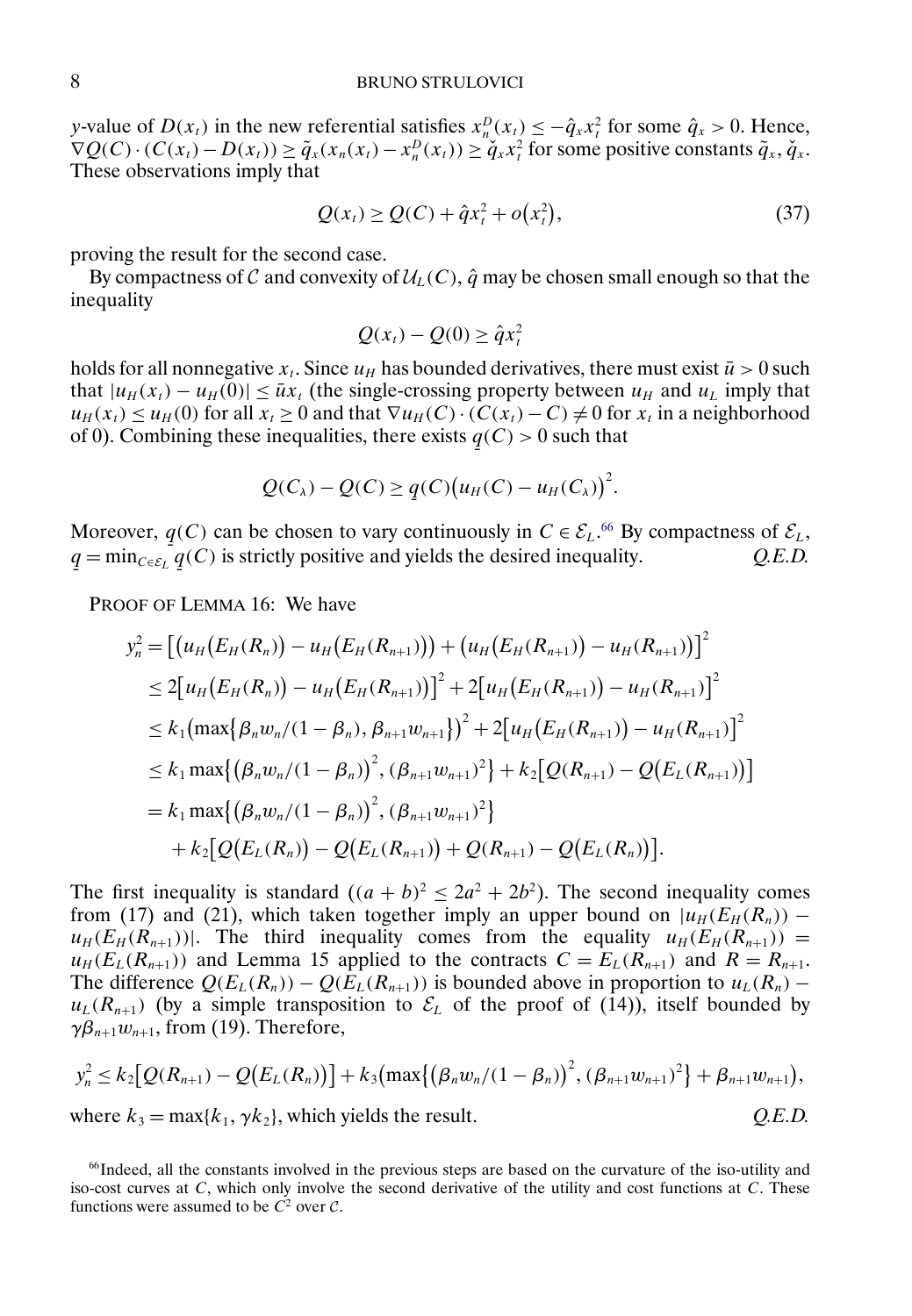#### APPENDIX F: PROOFS FOR PART I

<span id="page-8-0"></span>PROOF OF LEMMA 4: Let  $u_H = u_H(R_0)$  and, for any  $\tilde{\epsilon} \ge 0$ ,

$$
D(\tilde{\epsilon}) = \inf \{ Q(C) - Q(E) : C \in \mathcal{H}, E \in \mathcal{E}_H : u_H \le u_H(E) \le u_H(E_H(C)) + \tilde{\epsilon} \}.
$$
 (38)

 $D(\tilde{\epsilon})$  is nonincreasing in  $\tilde{\epsilon}$ , as a higher  $\tilde{\epsilon}$  only increases the set of  $(C, E)$  pairs over which the objective is minimized. Since  $\overline{R}_0$  is regular, the contracts C arising in (38) are bounded away from  $\mathcal{E}_H$  for  $\tilde{\epsilon}$  small enough, which implies that  $D(\tilde{\epsilon})$  is strictly positive.<sup>67</sup> We choose any  $\varepsilon$  such that  $D(\varepsilon) > 0$  and set  $D = D(\varepsilon)$ .

From Lemma 5 (whose proof, below, is independent of the present lemma),  $u_H(n)$  $u_H(m)$  for any round  $n \ge m$ , and Proposition 1, part (iv), yields  $u_H(n) \le u_H(E_H(R_n))$ . Let C denote the L-efficient contract that gives H utility  $u_H(m)$ . We have  $u_H(C)$  =  $u_H(m) \le u_H(n) \le u_H(E_H(R_n)) = u_H(E_L(R_n))$ , which implies that  $u_L(C) \le u_L(E_L(R_n))$ .<sup>68</sup> Therefore,  $R_n$  must cost weakly more than C. By assumption,  $u_H(E_H(R_m)) - u_H(C) =$  $u_H(E_H(R_m)) - u_H(m) = w_m \leq \varepsilon$ . Since also  $u_H(R_m) \leq u_H(E_H(R_m))$ , (38) implies that  $Q(C) \ge Q(E_H(R_m)) + D$ . Combining this with  $Q(R_n) \ge Q(C)$  proves the lemma. *Q.E.D.* 

PROOF OF LEMMA 5: Let  $R_{n+1}$  denote any contract chosen by H with positive probability among  $R_n \cup \{M_n\}$ . H's utility satisfies the dynamic equation<sup>69</sup>

$$
u_H(n) = \eta u_H(R_{n+1}) + (1 - \eta)u_H(n+1). \tag{39}
$$

Therefore,  $u_H(n)$  is a convex combination of  $u_H(R_{n+1})$  and  $u_H(n+1)$ . Because H can hold on to  $R_{n+1}$  in all rounds  $m \ge n+1$ ,  $u_H(n+1)$  is bounded below by  $u_H(R_{n+1})$ . Combining these observations yields  $u_H(n) \le u_H(n+1)$ . Since  $u_H(n+1) - u_H(n) = \eta(u_H(n+1)$  $u_H(R_{n+1})$ , the second claim follows.  $Q.E.D.$ 

LEMMA 18: *For any round*  $n_0$ ,  $\check{\epsilon} > 0$ , *and choice sequence*, *there exists a round*  $n > n_0$ *such that*  $u_H(R_n) > \max\{u_H(E_H(R_m)) : m \leq n_0\} - \check{\epsilon}$ .

PROOF: Fix  $\check{\epsilon} > 0$ . Proposition 2 guarantees that, along any choice sequence,  $R_n$  converges to some L-efficient contract  $\overline{C}_L$ . Continuity of  $u_H(\cdot)$  implies that there exists a round *n*̌ such that  $u_H(R_n) \ge u_H(\bar{C}_L) - \check{\epsilon}$  for all  $n \ge \check{n}$ . Therefore, it suffices to show that  $u_H(\bar{C}_L) \ge \max\{u_H(\bar{E}_H(\bar{R}_m)) : m \le n_0\}$  for all  $n_0$ . Equivalently, we must show that  $u_H(C_L) \ge \max\{u_H(E_L(R_m)) : m \le n_0\}$  for all  $n_0$  since, by construction,  $E_H(R)$  and  $E_L(R)$ give the same utility to H for any  $R \in \mathcal{H}$ . For contracts C, C' on the L-efficiency curve  $\mathcal{E}_L$ ,  $u_H(C) \le u_H(C')$  if and only if  $u_L(C) \le u_L(C')$ . Therefore, it suffices to show that  $u_L(C_L) \ge \max_{m \in \mathbb{N}} \{u_L(E_L(R_m))\}$ . By construction,  $u_L(E_L(R)) = u_L(R)$  for all  $R \in \mathcal{H}$ . It thus suffices to show that

$$
u_L(\bar{C}_L) \ge \max_{m \in \mathbb{N}} \{u_L(R_m)\}.
$$

<sup>67</sup>For any C entering the definition of  $D(\tilde{\epsilon})$ ,  $u_H(E_L(C)) = u_H(E_H(C)) \ge u_H(R_0) - \tilde{\epsilon}$ . Regularity of  $R_0$ implies that any contract for which this inequality holds for  $\tilde{\epsilon} = 0$  is strictly H-inefficient. By compactness of the contract space and continuity of  $u_H$  and Q, this inefficiency must be bounded below by a positive constant for  $\tilde{\epsilon} = 0$ , and thus also for all  $\tilde{\epsilon}$  small enough. Since C gives H a utility within  $\tilde{\epsilon}$  of the H-efficient contract E, the cost  $Q(C)$  must exceed  $Q(E)$  by a strictly positive amount provided that  $\tilde{\epsilon}$  is small enough. Again by compactness, this amount is uniformly bounded below a strictly positive constant.

<sup>68</sup>For contracts C, C' on the L-efficiency curve  $\mathcal{E}_L$ ,  $u_H(C) \leq u_H(C')$  if and only if  $u_L(C) \leq u_L(C')$ .

<sup>69</sup>More generally, H's utility satisfies the Bellman equation  $u_H(n) = \max_{R \in [R_n] \cup M_n} {\eta u_H(R) + (1 - \eta)u_H(n+1)}$ 1)}. Equation (39) then follows for all contracts that are optimal for  $H$  in round n.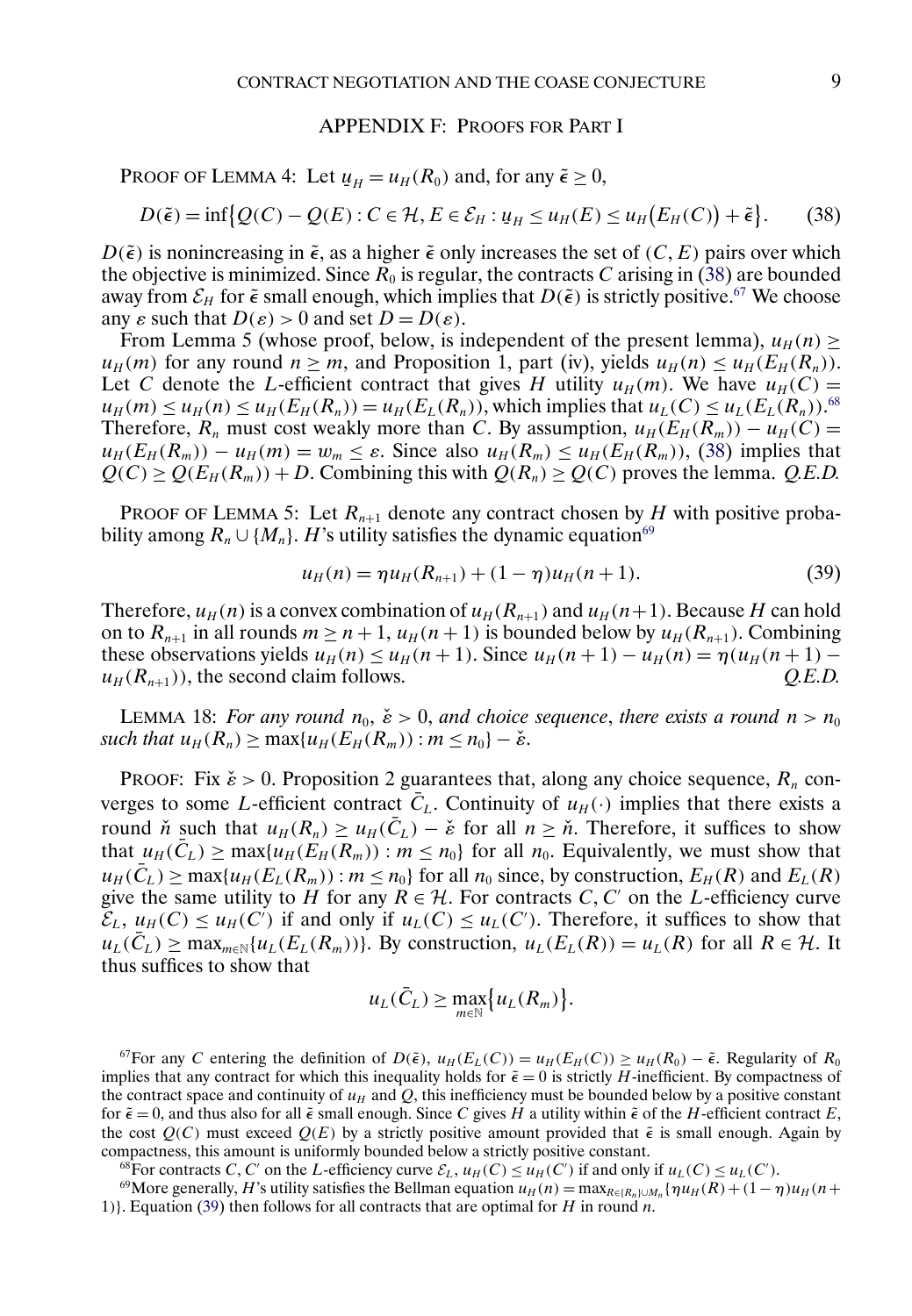#### 10 BRUNO STRULOVICI

We recall that for all  $n, u_L(n) \ge u_L(R_n)$  since holding on to  $R_n$  is always a feasible strategy for L, and that  $u<sub>L</sub>(n)$  is nondecreasing in n for all choice sequences (see Lemma 5; the argument there also applies to L). Since  $R_n$  converges to  $\overline{C}_L$ ,  $u_L(n)$  must converge to  $u_L(\bar{C}_L)$ . Finally, because  $u_L(n)$  is nondecreasing, we have

$$
u_L(R_n) \le u_L(n) \le u_L(\bar{C}_L),
$$

for all n, which concludes the proof. *Q.E.D.*

PROOF OF LEMMA 6: P's gain from reducing H's rent between rounds  $n_0$  and  $n_1$  is bounded above by  $\hat{\beta}_0(1-\hat{\mu}_0)a(\hat{e}_0-\hat{u}_0)$  for some Lipschitz constant  $a > 0$ . To see this, first note that  $\hat{\beta}_0(1-\hat{\mu}_0)$  is the probability that the agent is of type H *and* that accepts some  $H$ -efficient contract during the first block. Moreover, because  $H$  accepts only  $H$ -efficient contracts that give him at least his continuation utility, $7<sup>0</sup>$  and because this continuation utility is nondecreasing (Lemma 5), the smallest utility that  $H$  receives when choosing an H-efficient contract within this first block is  $\hat{u}_0$ . Finally,  $\hat{e}_0 = u_H(E_H(R_{n_0}))$  is the utility that P provides to  $H$  if he chooses the immediate jump. Therefore, the maximum rent that P can take away from H is  $\hat{e}_0 - \hat{u}_0$ . The constant a is a Lipschitz constant that "translates" utility differences for H along  $\mathcal{E}_H$  into cost differences for P, derived in Lemma 13. Similarly, the expected net gain made after round  $n_1$ , but seen from round  $n_0$ , is bounded above by  $\hat{\beta}_0 \hat{\mu}_0 a(\hat{e}_0 - \hat{u}_1)$ , because  $\hat{\beta}_0 \hat{\mu}_0$  is the probability of facing H *and* reaching round  $n_1$ , and  $\hat{u}_1$  is the smallest utility that P must provide to H at any round following  $n_1$ .

To compute a lower bound on the inefficiency loss, we note that as long as  $H$  accepts contracts in  $H$ , Lemma 4 implies that any breakdown causes an inefficiency cost greater than  $D > 0$ .<sup>71</sup> The number of rounds between  $n_0$  and  $n_1$  is bounded below by  $n(1) =$  $[(\hat{u}_1 - \hat{u}_0)/\eta \Delta_H)]$ , as explained in the main text, below Lemma 5. The probability of a breakdown before the end of the block is thus bounded below by<sup>72</sup>

$$
1 - (1 - \eta)^{\underline{n}(1)} = 1 - \exp(\underline{n}(1)\ln(1 - \eta))
$$
  
\n
$$
\geq -\underline{n}(1)\ln(1 - \eta) - \frac{1}{2}\underline{n}(1)^{2}(\ln(1 - \eta))^{2}.
$$
\n(40)

Because the gain is of order  $\varepsilon$ , which is small, while the loss conditional on a breakdown is of order D, the probability of a breakdown must be (at most) of order  $\varepsilon$ , which means that  $n(1) \ln(1 - \eta)$  must also be small (of order  $\varepsilon$ , from the second expression in (40)). The quadratic term of (40) is therefore of order  $\varepsilon^2$  and will be neglected (alternatively, the breakdown probability could be slightly scaled down to account for this term without changing the analysis). Moreover, the analysis is concerned with the limit as  $\eta$  goes to zero,  $ln(1 - \eta)$  can be approximated by  $-\eta$ . Combining these bounds on gains and losses proves the lemma.<sup>73</sup> and the lemma of the lemma of the lemma of the lemma of the lemma.<sup>73</sup> and the lemma of the lemma of the lemma of the lemma of the lemma of the lemma of the lemma of the lemma of the lemma of the lemm

<sup>72</sup>The inequality comes from the standard inequality  $1 - \exp(x) \geq -x - x^2/2$ , valid for all  $x \leq 0$ .

 $70$ By accepting such a contract, H reveals his type. His continuation utility is thus equal to the utility provided by the last accepted contract (Proposition 1, Part (i)).

<sup>&</sup>lt;sup>71</sup>The lower bound D is valid if the rent reduction index at the beginning of a block is less than  $\varepsilon$ , which holds without loss of generality as explained in Remark [2](#page-11-0) below.

<sup>&</sup>lt;sup>73</sup>For expositional simplicity, the "floor" operator is dropped. This change is negligible because  $n(1)$  is large since  $\hat{u}_1 - \hat{u}_0 = \frac{1}{t} (\hat{e}_0 - \hat{u}_0) \gg \eta \Delta_H$ , for  $\eta$  small. This observation applies to each block k as explained in Footnote 24.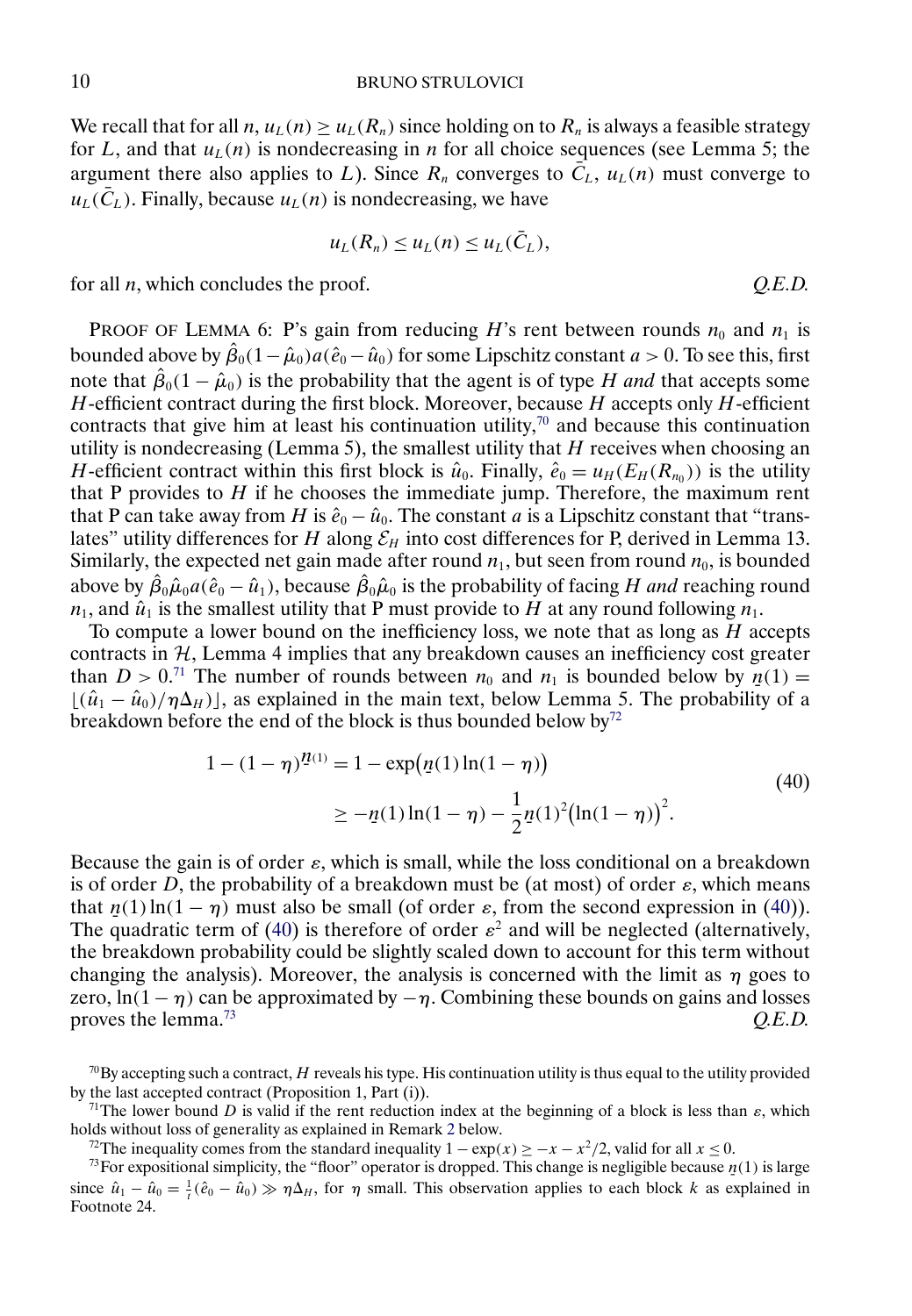<span id="page-10-0"></span>LEMMA 19: *There exists a pushdown sequence for Block* 1.

PROOF: Let  $\mu^{\theta}(\lbrace \mathbf{R}_n \rbrace)$  denote the probability, conditional on facing type  $\theta$ , of observing a choice sequence  $\{\tilde{R}_n\}$  until  $\hat{u}_1$  is reached. By definition, summing over all choice sequences with elements in  $H$  truncated at the first round at which  $H$ 's continuation utility reaches  $\hat{u}_1$ , we have  $\sum_{\{\tilde{R}_n\}} \mu^H(\{\tilde{R}_n\}) = \mu_0$ . Because L always chooses contracts in  $\mathcal{H}$ , we also have  $\sum_{\{\tilde{R}_n\}} \mu^L(\{\tilde{R}_n\}) = 1$ . These two equations imply that there exists a choice sequence  $\{R_n^0\}$  such that  $\mu^H(\{R_n^0\})/\mu^L(\{R_n^0\}) \leq \mu_0$ . Conditional on observing this sequence, the posterior is given by Bayesian updating

$$
\hat{\beta}_1=\frac{\mu^H\big(\big\{R_n^0\big\}\big)\hat{\beta}_0}{\mu^H\big(\big\{R_n^0\big\}\big)\hat{\beta}_0+\mu^L\big(\big\{R_n^0\big\}\big)(1-\hat{\beta}_0)}.
$$

Dividing by  $\mu^L(\lbrace R_n^0 \rbrace)$  and using that  $\mu^H(\lbrace R_n^0 \rbrace)/\mu^L(\lbrace R_n^0 \rbrace) \leq \mu_0$  yields the result. *Q.E.D.* 

PROOF OF LEMMA 7: Let  $e^* = \max{\{\hat{e}_k : k \leq K\}}$ . For each block  $k \leq K$ , we have

$$
e^* - \hat{u}_k = (e^* - \hat{u}_{k+1}) + (\hat{u}_{k+1} - \hat{u}_k) \le (e^* - \hat{u}_{k+1}) + \frac{1}{t-1}(\hat{e}_k - \hat{u}_{k+1}) \le \frac{t}{t-1}(e^* - \hat{u}_{k+1}).
$$

By induction,  $e^* - \hat{u}_0 \le [t/(t-1)]^K (e^* - \hat{u}_K)$ . Since  $\hat{e}_0 \le e^*$ , this implies that

$$
w_0 = \hat{e}_0 - \hat{u}_0 \le \left(\frac{t}{t-1}\right)^K \left(e^* - \hat{u}_K\right).
$$
 (41)

Applying (21) to rounds  $n_k$  and  $n_K$  and observing that  $w_{n_k} \leq \hat{w}_k$  (since  $u_H(n_k)$  exceeds  $\hat{u}_K$ , by definition of  $n_K$ ), we have

$$
\hat{e}_K \ge \hat{e}_k - \frac{\hat{b}\beta_K}{1 - \beta_K} \hat{w}_K \quad \text{for each } k \le K. \tag{42}
$$

Since  $\hat{w}_K \le \bar{W} \eta$  and  $\beta_K \le \beta_0$ , this yields  $\hat{e}_K \ge e^* - \hat{e} \eta$ , where  $\hat{e} = \hat{b} \bar{W} \beta_0/(1 - \beta_0)$ . Therefore,  $e^* - \hat{u}_K = e^* - \hat{e}_K + \hat{w}_K \le \hat{e}\eta + \hat{W}\eta \le c_w \eta$ , where  $c_w = \hat{e} + \hat{W}$ . Combining this with  $(41)$  shows the first part of the lemma.

For the second part, we have

$$
\hat{w}_K = \hat{e}_K - \hat{u}_K \ge \hat{e}_{K-1} - \frac{\hat{b}\hat{\beta}_K}{1 - \hat{\beta}_K} \hat{w}_K - \hat{u}_K = (\hat{e}_{K-1} - \hat{u}_{K-1}) - (\hat{u}_K - \hat{u}_{K-1}) - \frac{\hat{b}\hat{\beta}_K}{1 - \hat{\beta}_K} \hat{w}_K,
$$

where the inequality come from (42) applied to block  $K - 1$ . Since  $\hat{e}_{K-1} - \hat{u}_{K-1} = t(\hat{u}_K \hat{u}_{K-1}$ ) and  $\hat{\beta}_K \leq \beta_0$ , this yields

$$
\hat{w}_K\bigg(1+\frac{\hat{b}\beta_0}{1-\beta_0}\bigg) \ge \frac{t-1}{t}(\hat{e}_{K-1}-\hat{u}_{K-1}).
$$

By definition of K,  $\hat{e}_{K-1} - \hat{u}_{K-1} \ge \bar{W}\eta$ . This, together with  $\bar{W} \ge \frac{t}{t-1}(1+\hat{b}\beta_0/(1-\beta_0))(1+\hat{b}\beta_0)/(1-\hat{b}\beta_0)/(1-\hat{b}\beta_0)/(1-\hat{b}\beta_0)/(1-\hat{b}\beta_0)/(1-\hat{b}\beta_0)/(1-\hat{b}\beta_0)/(1-\hat{b}\beta_0)/(1-\hat{b}\beta_0)/(1-\hat{b}\beta_0)/(1-\hat{b}\beta_0)/(1-\hat{b}\beta$  $\Delta_H$ ), yields

$$
\hat{w}_K \ge (1 + \Delta_H)\eta.
$$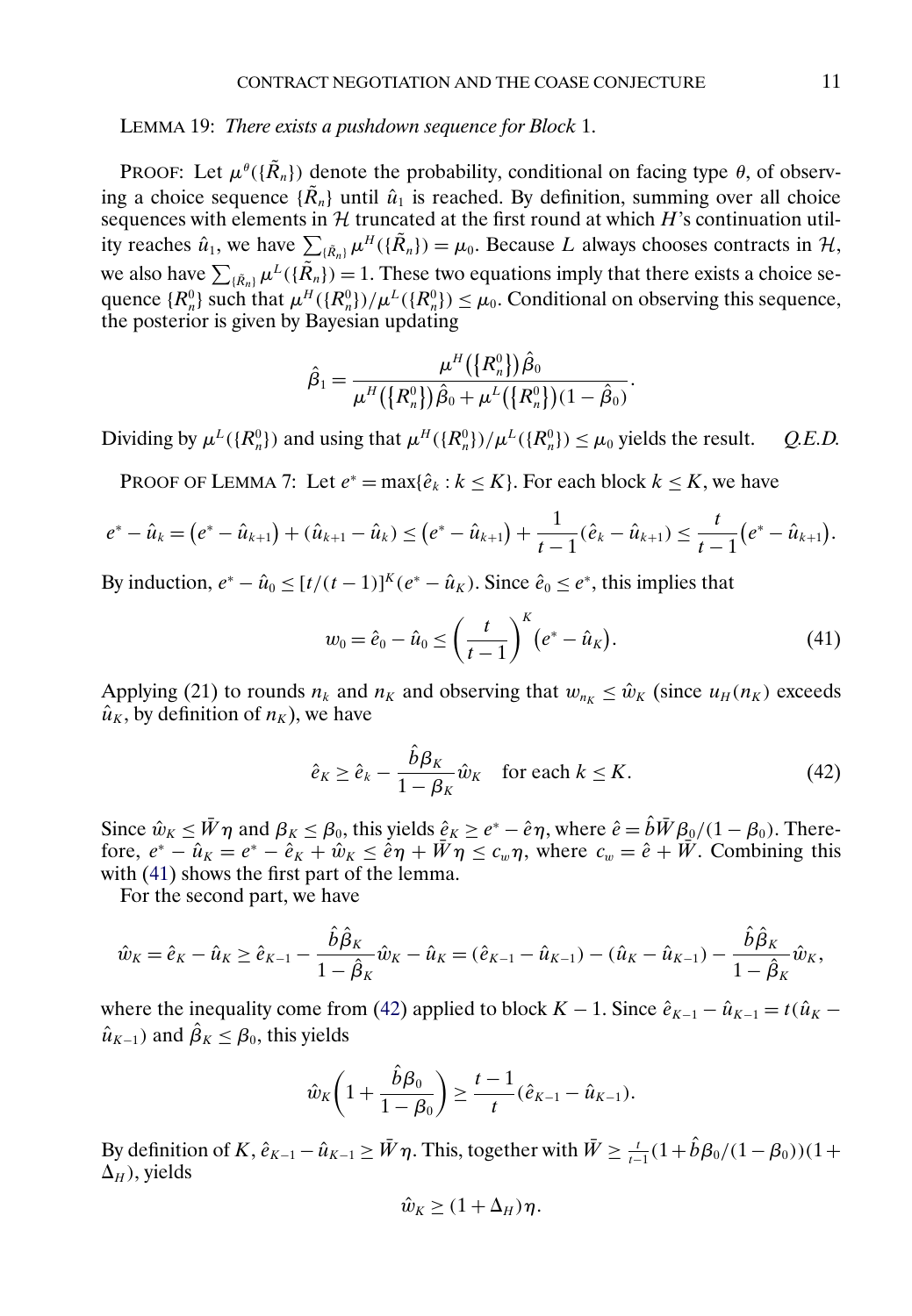<span id="page-11-0"></span>Finally, since  $w_{n_K} = \hat{w}_K - (u_H(n_K) - \hat{u}_K)$  and  $u_H(n_K) - \hat{u}_K \le \Delta_H \eta$ , by Lemma 5,<sup>74</sup> we get

$$
w_{n_K} = \hat{e}_K - u_H(n_K) \ge \eta. \tag{43}
$$

*Q.E.D.*

**LEMMA 20:** *Suppose there exists*  $K_w > 0$  *such that*  $w_0 \leq K_w \eta$  *whenever*  $w_0 \leq \varepsilon$ *. Then, for all*  $\eta$  *small enough and corresponding equilibrium,*  $w_0 \leq K_w \eta$ .

PROOF: It suffices to show that  $w_0$  cannot exceed  $\varepsilon$  when  $\eta$  is small enough. Suppose by contradiction that there exists an equilibrium, for  $\eta$  arbitrarily small, such that  $w_0 > \varepsilon$ . Following any choice sequence along which  $\beta_n$  is non-increasing,<sup>75</sup> let  $n_0$  denote the first round such that  $w_{n_0} \leq \varepsilon$ . The lemma's hypothesis implies that  $w_{n_0} \leq K_w \eta$ . By construction,  $w_{n_0-1} > \varepsilon$ . Recalling that  $w_n = u_H(E_H(R_n)) - u_H(n)$ , we have

$$
w_{n_0}=w_{n_0-1}+(u_H(n_0-1)-u_H(n_0))+(u_H(E_H(R_{n_0}))-u_H(E_H(R_{n_0-1}))).
$$

The middle term is of order  $\eta$  by [\(39\)](#page-8-0) and hence negligible compared to  $\varepsilon$  for  $\eta$  small enough. Moreover, (21) implies that  $u_H(E_H(R_{n_0})) - u_H(E_H(R_{n_0-1})) \geq -\hat{b}\beta_{n_0}w_{n_0}$ . Combining this,

$$
w_{n_0}\geq \frac{w_{n_0-1}-O(\eta)}{1+\hat{b}\beta_{n_0}}.
$$

Setting  $\varepsilon = \frac{\varepsilon}{2(1+\delta)}$ , we thus have  $w_{n_0} \ge \varepsilon$ . For  $\eta$  small enough, this contradicts the lemma's condition that  $w_{n_0} \le K_w \eta$ .  $Q.E.D.$ 

REMARK 2: One could reach a block k at the end of which  $\hat{w}_k$  exceeds  $\varepsilon$ , invalidating the inefficiency lower bound  $D$  for the following block. In this case, the argument just used to prove Lemma 20 implies that there is a continuation choice sequence and later round *n* for which  $w_n \in (\varepsilon, \varepsilon)$  and  $\beta_n \leq \hat{\beta}_{k-1}$ . After reaching this round, we resume the block construction. One may encounter a new block for which the problem arises again, in which case we repeat the previous step. Since  $w_n$  converges to zero along any choice sequence as *n* goes to infinity, there can only be finitely many such iterations: one must reach a round  $n_0$  such that  $w_{n_0} \in (\varepsilon, \varepsilon)$  and  $\hat{w}_k$  remains below  $\varepsilon$  for all blocks constructed from  $n_0$ . Moreover, by construction we have  $\beta_{n_0} \leq \beta_0$ , because the posterior decreases across each of previous steps. The analysis applied from this round, instead of round 0, shows that  $w_{n_0}$  is of order  $\eta$ .<sup>76</sup>

#### F.1. *Complement to Proposition 4*

This appendix shows that the limitations of Proposition 4 are robust to changes in the parameter t used to determine the size of each block. Let  $\bar{t} = 1 + \frac{D}{a\Delta_H}$ . To guarantee

<sup>&</sup>lt;sup>74</sup>The reason for using  $u_H(n_K)$  instead of  $\hat{u}_K$  is that H's continuation utility at round  $n_K$  may slightly overshoot  $\hat{u}_K$ : it is only guaranteed to lie between  $\hat{u}_K$  and  $\hat{u}_K + \Delta_H \eta$ .

<sup>&</sup>lt;sup>75</sup>Since L puts probability 1 on contracts in H, there must be in each round n a contract  $R_{n+1}$  chosen by L with a weakly higher probability than by H, implying that  $\beta_{n+1} \leq \beta_n$ .

<sup>&</sup>lt;sup>76</sup>This, for  $\eta$  small enough, shows that  $\hat{w}_k$  could not have exceeded  $\varepsilon$  and thus rules out, ex post, the possibility considered by this remark.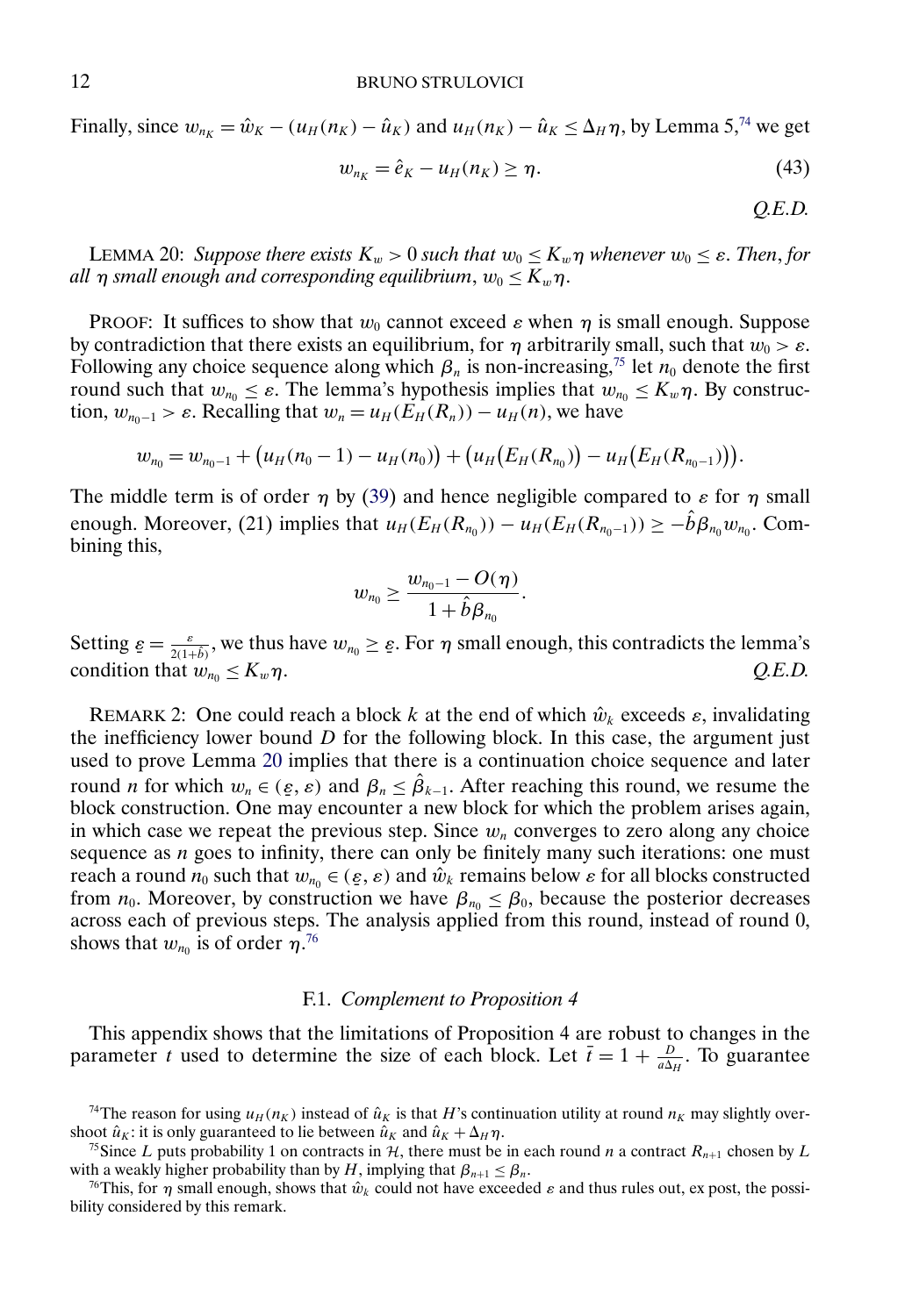<span id="page-12-0"></span>that  $\hat{u}_k \ge \hat{u}_{k-1}$  and  $\bar{\mu}_k \le 1$  for all blocks k of Part I, t must lie in  $(1, \bar{t})$ , the value used in that  $u_k \ge u_{k-1}$  and  $\mu_k \le 1$  for all blocks k of Part 1, t must lie in (1, t), the value used in<br>Section 5 corresponding to  $t = \sqrt{t}$ . For other values of t, the relation  $w_0 \le c_w (t/(t-1))^K \eta$ is the same as before, as is easily checked. What changes is the value of g, which is now equal to  $1/(\beta_0 + (1 - \beta_0)(\bar{t}/t))$  and implies a new value for  $\rho_0$  of

$$
\rho_0(t) = \frac{\ln\bigl(t/(t-1)\bigr)}{\ln(\overline{t}/t)}.
$$

As  $\bar{t}$  gets close to 1, the numerator goes to  $+\infty$  and the denominator goes to 0, both uniformly over  $t \in (1, \bar{t})$ . In particular, inf<sub>t∈(1, $\bar{p}$ </sub>  $\rho_0(t) > 1/3$ . This shows that Proposition 4 cannot be modified to cover all primitives of the model.

## APPENDIX G: PROOFS FOR PART II

PROOF OF LEMMA 8: Equation (19) together with (14) applied to  $\mathcal{E}_L$  instead of  $\mathcal{E}_H$ implies the existence of  $k<sub>Q</sub> > 0$  such that

$$
Q(R_{n+1}) - Q(E_L(R_n)) \ge Q(E_L(R_{n+1})) - Q(E_L(R_n)) \ge -k_Q \beta_{n+1} w_{n+1}.
$$
 (44)

Letting  $\mu_n = \mu_n(R_{n+1})$ , this equation, together with (7), yields

$$
\beta_n w_n a \geq \beta_n \mu_n \eta D - \eta k_{\mathcal{Q}} \beta_{n+1} w_{n+1}
$$

or

$$
\mu_n \leq \frac{w_n a}{\eta D} + k_{\mathcal{Q}} \frac{\beta_{n+1}}{\beta_n D} w_{n+1}.\tag{45}
$$

Since  $w_N \leq \frac{\eta D}{2a}$ , (18) implies that  $w_{N+1} \leq \frac{\eta D}{2a}(1+\alpha\beta_N/(1-\beta_N))$ . Combined with (45), this shows that  $\mu_N \leq \frac{1}{2} + O(\eta) \leq \frac{3}{5}$ .

From Bayesian updating, we have  $\beta_{n+1} = \frac{\mu_n \beta_n}{\mu_n \beta_n + (1 - \beta_n)}$ . Since  $\beta_N \leq \hat{\beta}$ , we can choose  $\hat{\beta}$ small enough to guarantee that the denominator exceeds  $1 - \epsilon$  for  $n = N$ . More generally, we have

$$
\beta_{n+1} \le \mu_n \beta_n (1 + \epsilon), \tag{46}
$$

where  $\epsilon$  is a small positive constant, as long as  $\beta_n \leq \beta$ .

Consider the first round  $M > N$  for which  $\mu_M \geq 3/4$ . The sequence  $\beta_n$  is decreasing<sup>77</sup> from  $n = N$  until at least round M. Proceeding by induction from round N to round M and using (18), the previous inequalities imply that

$$
w_{N+m} \le w_N \prod_{i=0}^{m-1} \left(1 + \alpha (1 - \hat{\beta})^{-1} \beta_{N+i}\right) \tag{47}
$$

and

$$
\beta_{N+i} \leq \beta_N \prod_{j=0}^{i-1} \left(\mu_{N+j}(1+\epsilon)\right). \tag{48}
$$

<sup>77</sup>From Bayes's rule,  $\beta_{n+1} = \frac{\mu_n \beta_n}{\mu_n \beta_n + (1 - \beta_n)}$ , which is nondecreasing in  $\mu_n$ . Taking  $\mu_n = 1$  shows that  $\beta_{n+1} \le \beta_n$ as long as  $\mu_n \leq 1$ .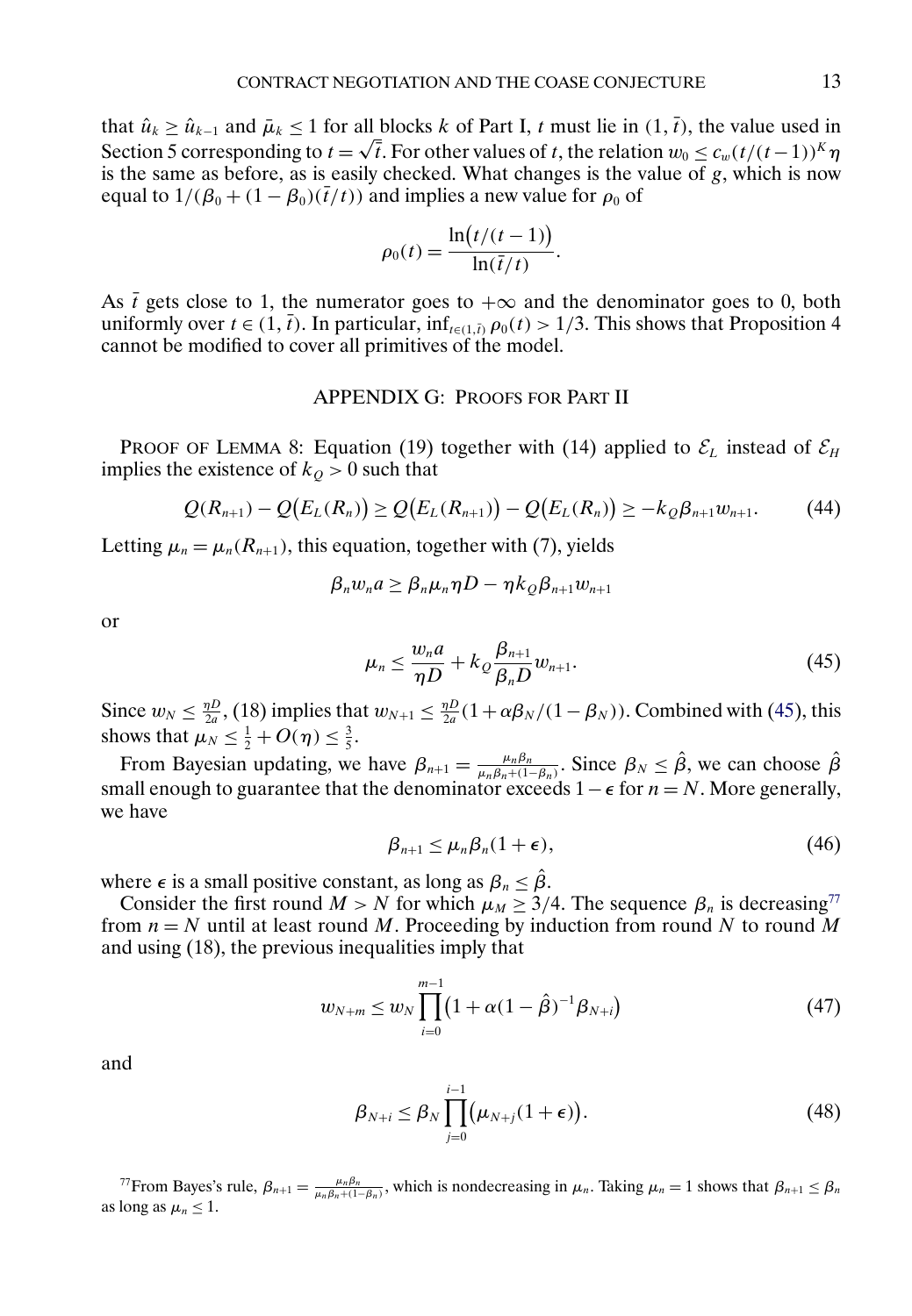<span id="page-13-0"></span>For  $j \leq N - M$ ,  $\mu_{N+i} \leq 3/4$ , so

$$
\beta_{N+i} \leq \left(\frac{3(1+\epsilon)}{4}\right)^i \beta_N.
$$

Equation [\(47\)](#page-12-0) then implies that

$$
w_M \leq w_N \prod_{i=1}^{M-N} \left(1 + \alpha(1-\hat{\beta})^{-1}\hat{\beta}\left(\frac{3(1+\epsilon)}{4}\right)^i\right).
$$

The product

$$
\prod_{i=1}^{\infty} \left( 1 + \alpha (1 - \hat{\beta})^{-1} \hat{\beta} \left( \frac{3(1 + \epsilon)}{4} \right)^i \right) \tag{49}
$$

is finite for  $\epsilon < 1/3$ , and converges to 1 as  $\hat{\beta}$  goes to zero.<sup>78</sup> Therefore, for  $\hat{\beta}$  small enough,  $w_M$  is bounded above by  $\frac{5}{4}w_N \leq \frac{5\eta D}{8a}$ . From [\(45\)](#page-12-0), this implies that  $\mu_M$  is bounded above by  $5/8 + O(\eta) < 3/4$ , so M cannot be finite. This shows that for  $\beta_N$  below some threshold  $\beta$ ,  $\mu_n$  is bounded above by 3/4 for all  $n \ge N$  and, from [\(46\)](#page-12-0), that  $\beta_n$  is decreasing. Since  $w_n$ is bounded above by  $\frac{3}{2}w_N$  and  $w_N \leq \frac{\eta D}{2a}$ , Part (iii) follows easily.

From Part (ii) and the fact that  $\beta_{n+1} \sim \beta_n \mu_n$  (which comes from Bayes's rule), the sec-ond term in the right-hand side of [\(45\)](#page-12-0) is of order  $w_{n+1}$  and thus negligible compared to the first one, which is of order  $\frac{w_n}{\eta}$ . Therefore, by slightly increasing a, whose specific value does not matter for the proof, we get (8) and (9). *Q.E.D.*

LEMMA 21: *There exists a positive constant A such that* 

$$
y_n^2 \le \frac{\bar{A}\beta_{n+1}}{1-\beta_0}.\tag{50}
$$

PROOF: Equation (9) together with  $\beta_n \leq \beta_0$  implies that  $Q(R_{n+1}) - Q(E_L(R_n)) \leq$  $\frac{\beta_n w_n a}{\eta(1-\beta_0)}$ . This, along with (8), yields<sup>79</sup>

$$
Q(R_{n+1})-Q(E_L(R_n))\leq \frac{D\beta_{n+1}}{1-\beta_0}.
$$

Combining this inequality with Lemma 16 yields

$$
y_n^2 \le k_2 \frac{D\beta_{n+1}}{1-\beta_0} + k_3 \bigl( \max \{ \bigl( \beta_n w_n / (1-\beta_n) \bigr)^2, (\beta_{n+1} w_{n+1})^2 \} + \beta_{n+1} w_{n+1} \bigr).
$$

 $78$ Indeed, taking the logarithm of that product, we obtain a sequence that is approximately geometric with geometric factor  $3(1+\epsilon)/4$  and, hence, converges, uniformly in  $\hat{\beta}$ . Moreover, each term of the sequence converges to 0 as  $\hat{\beta}$  goes to zero. This implies that all partial sums converge to zero and, by uniform convergence, that the sequence converges to zero as well. By continuity of the exponential function, the product itself thus converges to 1 as  $\hat{\beta}$  goes to zero.

<sup>79</sup>We are using  $\beta_{n+1} \ge \mu_n \beta_n$ , which is implied by the Bayesian updating equation  $\beta_{n+1} = \frac{\mu_n \beta_n}{\mu_n \beta_n + (1-\beta_n)}$  and the fact that  $\mu_n \leq 1$ , from Lemma 8.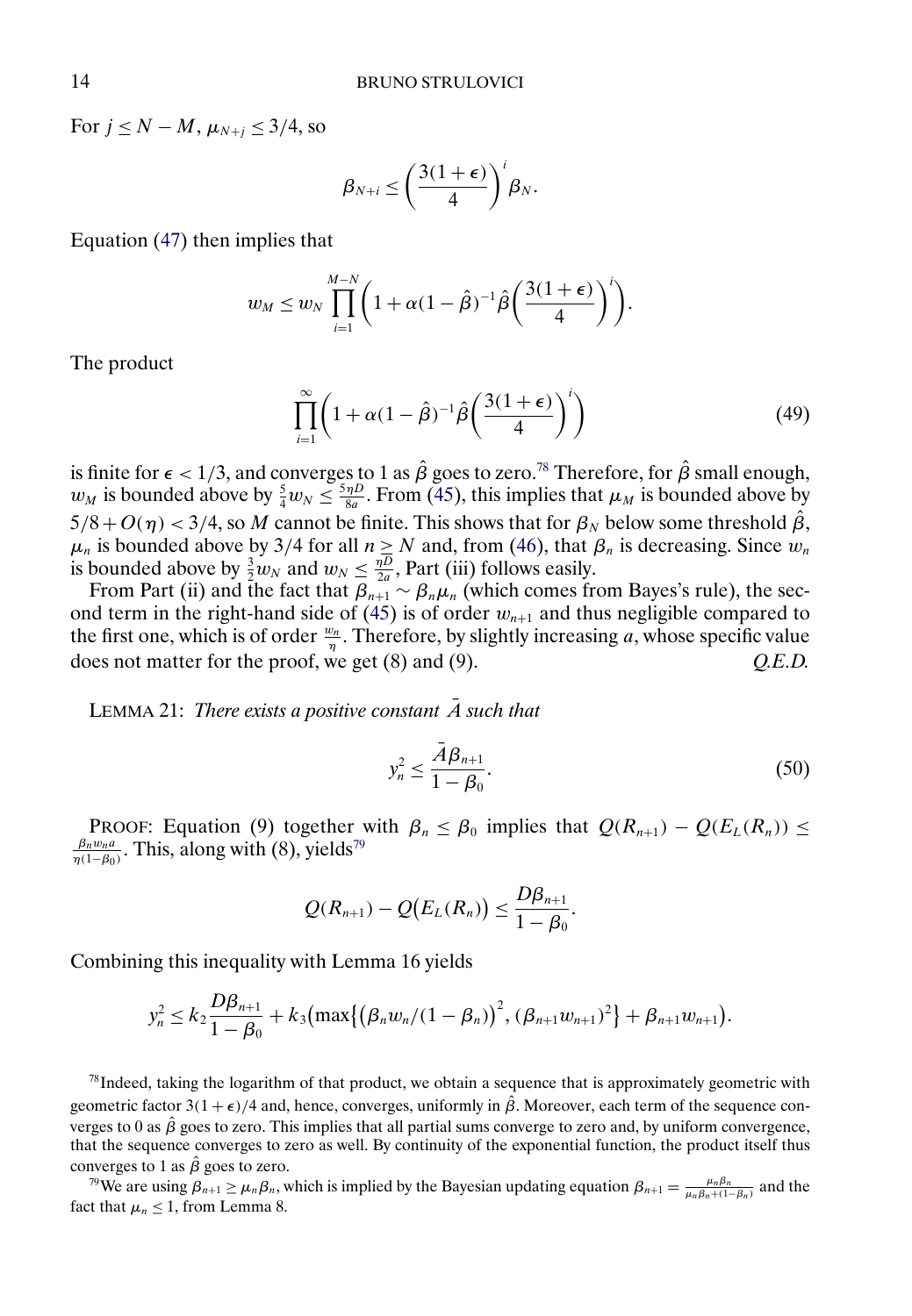<span id="page-14-0"></span>Since  $w_{n+1} \leq \frac{\eta D}{2a} \ll 1$ , the last term is negligible compared to  $\beta_{n+1}$ , as is the maximum since  $\beta_{n+1}$  is of order  $\beta_n \mu_n \gg \beta_n w_n$ . Choosing A slightly greater than  $k_2D$  yields the lemma. *Q.E.D.*

PROOF OF LEMMA 9: From [\(36\)](#page-6-0), we have

$$
w_{n+1} = w_n - \eta y_n + \eta w_{n+1} + (1 - \eta) (u_H(E_H(R_{n+1})) - u_H(E_H(R_n))).
$$

Combining this with (21) yields

$$
(1 - \eta)w_{n+1} \geq w_n - \eta y_n - \hat{b}\beta_{n+1}w_{n+1}.
$$

Using the upper bound for  $y_n^2$  provided by Lemma [21,](#page-13-0) this implies that

$$
w_{n+1} \geq w_n - \eta \sqrt{\frac{\bar{A}}{1 - \beta_0}} \sqrt{\beta_{n+1}} - \hat{b} \beta_{n+1} w_{n+1}.
$$
 (51)

Since  $w_n \leq \hat{w}\eta$  for  $n \geq N$ , by Part (iii) of Lemma 8, the last term is negligible compared to the penultimate one. Slightly increasing the value of  $\overline{A}$ , whose precise value does not affect the proof, and letting  $A_w = \sqrt{\frac{\bar{A}}{1-\bar{B}}}$  $\frac{A}{1-\beta_0}$ , this yields

$$
w_{n+1} \geq w_n - \eta A_w \sqrt{\beta_{n+1}}.
$$
 Q.E.D.

PROOF OF LEMMA 10: Let  $q_n = \frac{aw_n}{\eta D}$ . Equation (11) may be re-expressed as

$$
q_{n+1} \ge q_n - c\sqrt{\beta_{n+1}} \tag{52}
$$

with  $c = \frac{a}{D} A_w$ . The Bayesian updating equation

$$
\beta_{n+1} = \frac{\beta_n \mu_n}{\beta_n \mu_n + (1 - \beta_n)}
$$

implies that $80$ 

$$
\frac{\beta_{n+1}}{\beta_n} \le \mu_n + \beta_{n+1} + O(\beta_n \beta_{n+1}). \tag{53}
$$

From (8), this implies that  $\frac{\beta_{n+1}(1-O(\beta_n))}{\beta_n} \leq \frac{aw_n}{n} = q_n$ . By slightly increasing a, whose precise value does not matter anyway, we can get rid of the term  $O(\beta_n)$ , which shows that

$$
\frac{\beta_{n+1}}{\beta_n} \le q_n \tag{54}
$$

for all  $n \ge N$ . Since  $\beta_{n+1} = \beta_N \times \prod_{k=N}^n \frac{\beta_k+1}{\beta_k}$ , (52) and (54) yield

$$
q_{n+1} \ge q_n - c' \sqrt{\prod_{N}^{n} q_k}, \qquad (55)
$$

<sup>80</sup>We have  $\frac{\beta_{n+1}}{\beta_n} = \mu_n \frac{1}{1-\beta_n(1-\mu_n)} = \mu_n(1+\beta_n(1-\mu_n)) + \mu_n O(\beta_n^2)$ . Rearranging the expression yields  $\mu_n \ge$  $\frac{\beta_{n+1}}{\beta_n} - \mu_n \beta_n + \mu_n O(\beta_n^2)$ . Since the Bayesian updating equation also implies that  $\mu_n \le \frac{\beta_{n+1}}{\beta_n}$ , the last two terms are respectively bounded in absolute value by  $\beta_{n+1}$  and  $O(\beta_{n+1}\beta_n)$ .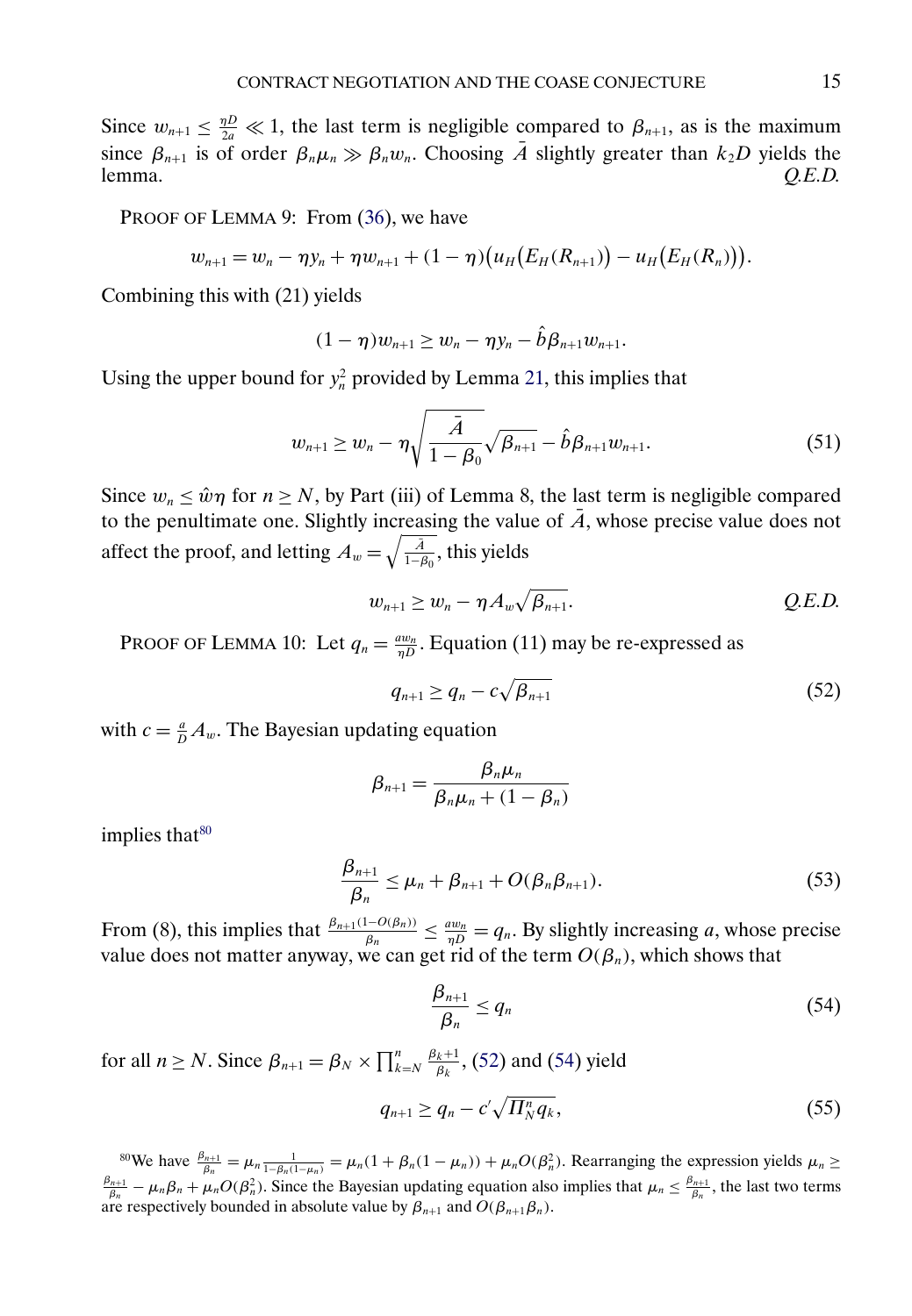where  $c' = \sqrt{\beta_N}c$ . The first hypothesis of Lemma 10 implies that

$$
q_N \ge 4c^2 \beta_N. \tag{56}
$$

Taking the square root on both sides of (56) and multiplying the result by  $\sqrt{\frac{\beta_{N+1}}{\beta_N}}$ ,

$$
\sqrt{\frac{q_N\beta_{N+1}}{\beta_N}}\geq 2c\sqrt{\beta_{N+1}}.
$$

From [\(54\)](#page-14-0), this implies that  $q_N \geq 2c\sqrt{\beta_{N+1}}$ . Combining this with [\(52\)](#page-14-0) then yields

$$
q_{N+1}\geq c\sqrt{\beta_{N+1}}.
$$

Taking the square root of this expression and dividing both sides by  $\sqrt{\beta_{N+1}}$ , we get

$$
\sqrt{\frac{q_{N+1}}{\beta_{N+1}}} \ge \frac{\sqrt{c}}{\beta_{N+1}^{1/4}}.\tag{57}
$$

The second hypothesis of the lemma may be re-expressed as

$$
\beta_N^{1/4} \le \frac{1}{2\sqrt{c}}.\tag{58}
$$

Since  $\beta_{N+1} \leq \beta_N$ , (58) implies that the RHS of (57) is greater than 2c and, therefore, that (56) holds at round  $N + 1$ . Since  $\beta_n$  is non-increasing in n for  $n \ge N$  and hence satisfies (58) for all  $n \geq N$ , we can apply the previous argument by induction to conclude that (56) and (57) hold for all  $n \geq N$ . Dividing [\(52\)](#page-14-0) by  $q_n$  yields

$$
\frac{q_{n+1}}{q_n} \ge 1 - c \frac{\sqrt{\beta_{n+1}}}{q_n} = 1 - c \sqrt{\frac{\beta_{n+1}}{\beta_n q_n}} \sqrt{\frac{\beta_n}{q_n}}.
$$

From [\(54\)](#page-14-0), the first factor of the last term is bounded above by 1, and from (57) applied From (34), the first factor of the fast term is bounded above by 1, and from (37) applied<br>to round *n*, the second factor is bounded above by  $\beta_n^{1/4}/\sqrt{c}$ , which converges to zero as *n* goes to infinity.  $Q.E.D.$ 

PROOF OF LEMMA 11: Suppose by contradiction that  $\{q_n\}$  converges to zero. This together with the second assumption of the lemma implies the existence, for any fixed  $\varepsilon > 0$ , of an integer  $\bar{N} \ge N$  such that (i)  $\frac{q_{n+1}}{q_n} \ge 1 - \varepsilon$  and (ii)  $q_n \le q_{\bar{N}} \le \varepsilon$  for all  $n \ge \bar{N}$ .<sup>81</sup> Let  $\Pi^* = \Pi_N^{\bar{N}} q_k$  and  $\tilde{\varepsilon} = \sqrt{q_N}$ . We have  $\Pi_{N+1}^{\bar{N}+k} q_k \leq \tilde{\varepsilon}^{2k}$  for all  $k \geq 1$ . Therefore, for any  $K \geq 1$ ,

$$
q_{\bar{N}+K}=q_{\bar{N}+K}-q_{\infty}=\sum_{n\geq \bar{N}+K}(q_n-q_{n+1})\leq \tilde{c}\tilde{\epsilon}^K\sum_{k\geq 0}\tilde{\epsilon}^k,
$$

<sup>81</sup>Indeed, there exist N<sub>1</sub> such that (i) holds for all  $n \ge N_1$  and N<sub>2</sub> such that  $q_n \le \varepsilon$  for all  $n \ge N_2$ . Letting  $N_3 = \max\{N_1, N_2, N\}$ , any  $\overline{N} \in \arg\max_{n \geq N_3} \{q_n\}$  satisfies conditions (i) and (ii).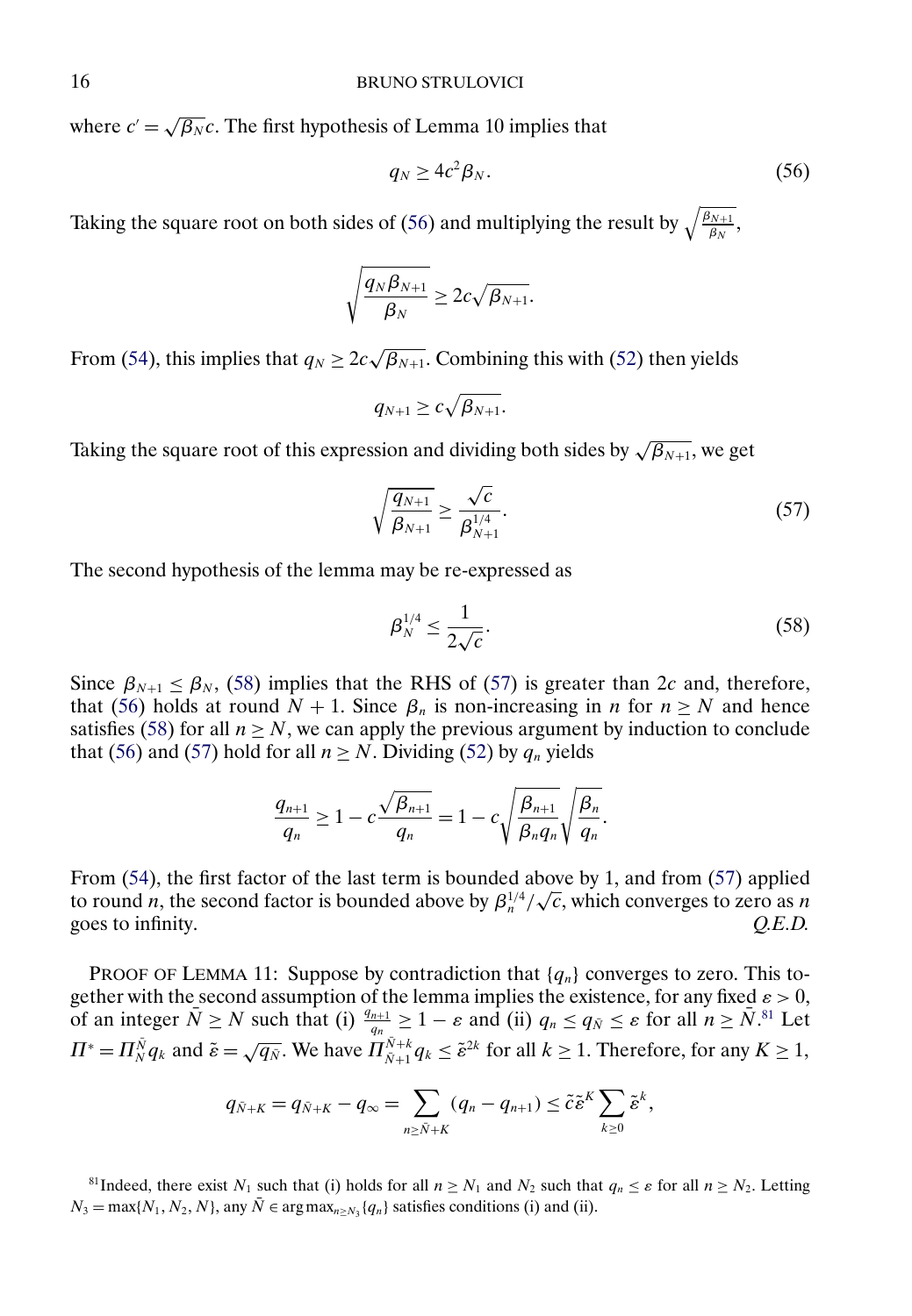where  $\tilde{c} = c'$ √  $\Pi^*$  and the last inequality comes from the first hypothesis of the lemma. Taking  $K = 3$  and using  $\sum_{k \geq 0} \tilde{\varepsilon}^k = 1/(1 - \tilde{\varepsilon})$ , this yields

$$
q_{\bar{N}+3} \le \frac{c'}{1-\tilde{\varepsilon}} q_{\bar{N}}^{3/2} \le 2c' q_{\bar{N}}^{3/2}.
$$
 (59)

Applying inequality (i) above to  $n = \overline{N}$ ,  $\overline{N} + 1$ , and  $\overline{N} + 2$  yields

$$
q_{\bar{N}+3} \ge q_{\bar{N}} (1 - \varepsilon)^3. \tag{60}
$$

Combining (59) and (60), we get  $(1 - \varepsilon)^3 \leq 2c' q_{\overline{N}}^{1/2} \leq 2c' \varepsilon^{1/2}$ , which is impossible for  $\varepsilon$ small enough and yields the desired contradiction.  $Q.E.D.$ 

PROOF OF PROPOSITION 6: Suppose by contradiction that  $w_N > \hat{c}\eta\beta_N$ . Since  $\beta_N \leq \tilde{\beta} \leq$  $c^{-2}/16$ , the hypotheses of Lemma 10 are satisfied and  $\liminf_{n\to+\infty}\frac{q_{n+1}}{q_n}\geq 1$ . Lemma 11 then implies that  $w_n$  does not converge to zero and contradicts Proposition 2.  $Q.E.D.$ 

### APPENDIX H: PROOFS FOR PART III

PROOF OF LEMMA 12: Consider any round n and contract  $R_{n+1}$  in  $(M_n \cup \{R_n\}) \cap \mathcal{H}$ . If  $\mu_n^L(R_{n+1}) \ge \bar{\varepsilon}\mu_n^H(R_{n+1}),$  then  $\mu_n(R_{n+1}) \le \frac{1}{\bar{\varepsilon}}$  and, by Bayesian updating,  $\beta_{n+1} \le \frac{\beta_n}{\bar{\varepsilon}}$ .<sup>82</sup> Contracts  $R_{n+1}$  for which  $\mu_n^L(R_{n+1}) \leq \bar{\varepsilon}\mu_n^H(R_n+1)$  arise with probability at most  $\bar{\varepsilon} + \beta_n$ , because L chooses among these contracts with probability at most  $\bar{\varepsilon}$  and H has probability  $\beta_n$ .<sup>83</sup> If  $\beta_n \leq \bar{\varepsilon}$ , this implies that with probability at least  $1 - 2\bar{\varepsilon}$ ,

$$
\beta_{n+1}\leq \frac{\beta_n}{\bar{\varepsilon}}.
$$

At round  $\bar{n}$ , we have  $\beta_{\bar{n}} \le \bar{\varepsilon}^{\bar{N}}$ , which implies that  $\beta_{\bar{n}+1} \le \bar{\varepsilon}^{\bar{N}-1} \le \bar{\varepsilon}$  with probability at least 1 − 2 $\bar{\epsilon}$ . By induction, with probability at least  $(1 - 2\bar{\epsilon})^{\bar{N}}$  we have

$$
\beta_n \leq \bar{\varepsilon}^{\bar{N}-(n-\bar{n})} \leq \bar{\varepsilon}
$$

for all  $n \in {\overline{n}, \ldots, \overline{n} + \overline{N}}$ . Since  $w_{\overline{n}} \leq \overline{W} \eta$ , (18) implies that  $w_{\overline{n}+1} \leq k_1 \eta$  for some constant k<sub>1</sub>. Applying this reasoning by induction to rounds  $n = \overline{n}, \ldots, \overline{n} + \overline{N} - 1$  shows that with probability at least  $(1 - 2\bar{\varepsilon})^{\bar{N}}$ ,

$$
\beta_n \leq \bar{\varepsilon}^{-\bar{N}} \beta_{\bar{N}} \leq \bar{\varepsilon} \quad \text{and} \quad w_n \leq k_w \eta
$$

for all  $n \in {\overline{n}, \ldots, \overline{n} + \overline{N} - 1}$ , where  $k_w$  is independent of  $\overline{\varepsilon}$  and  $\eta$ .<sup>84</sup>

Consider any choice sequence such that  $\beta_n$  and  $w_n$  satisfy the above inequalities throughout the block. From (5), we have

$$
\sum_{R_{n+1}\in(\mathcal{M}_n\cup(R_n)\cap\mathcal{H}}\mu_n^L(R_{n+1})\big(Q(R_{n+1})-Q\big(E_L(R_n)\big)\big)\leq \frac{aw_n\beta_n}{\eta(1-\beta_n)}.
$$

<sup>82</sup>Equation [\(53\)](#page-14-0) implies that  $\beta_{n+1} \sim \mu_n(R_{n+1})\beta_n$ , the term  $\beta_{n+1}\beta_n$  being negligible.

<sup>83</sup>Formally, let  $A_n$  denote the set of such contracts and  $\mu^{\theta}(\mathcal{A}_n)$  denote the probability that  $\theta$  chooses a contract in  $\mathcal{A}_n$ . By assumption, we have  $\mu^L(\mathcal{A}_n) \leq \bar{\epsilon} \mu^H(\mathcal{A}_n) \leq \bar{\epsilon}$ . Therefore, the unconditional probability that the agent chooses a contract in  $\mathcal{A}_n$  is bounded above by  $(1 - \beta_n)\mu^L(\mathcal{A}_n) + \beta_n$ 

<sup>84</sup> $k_w$  depends on  $\bar{N}$ , which is set independently of this lemma so as to satisfy the condition  $a\bar{W}/D\bar{N} < 1/4$ .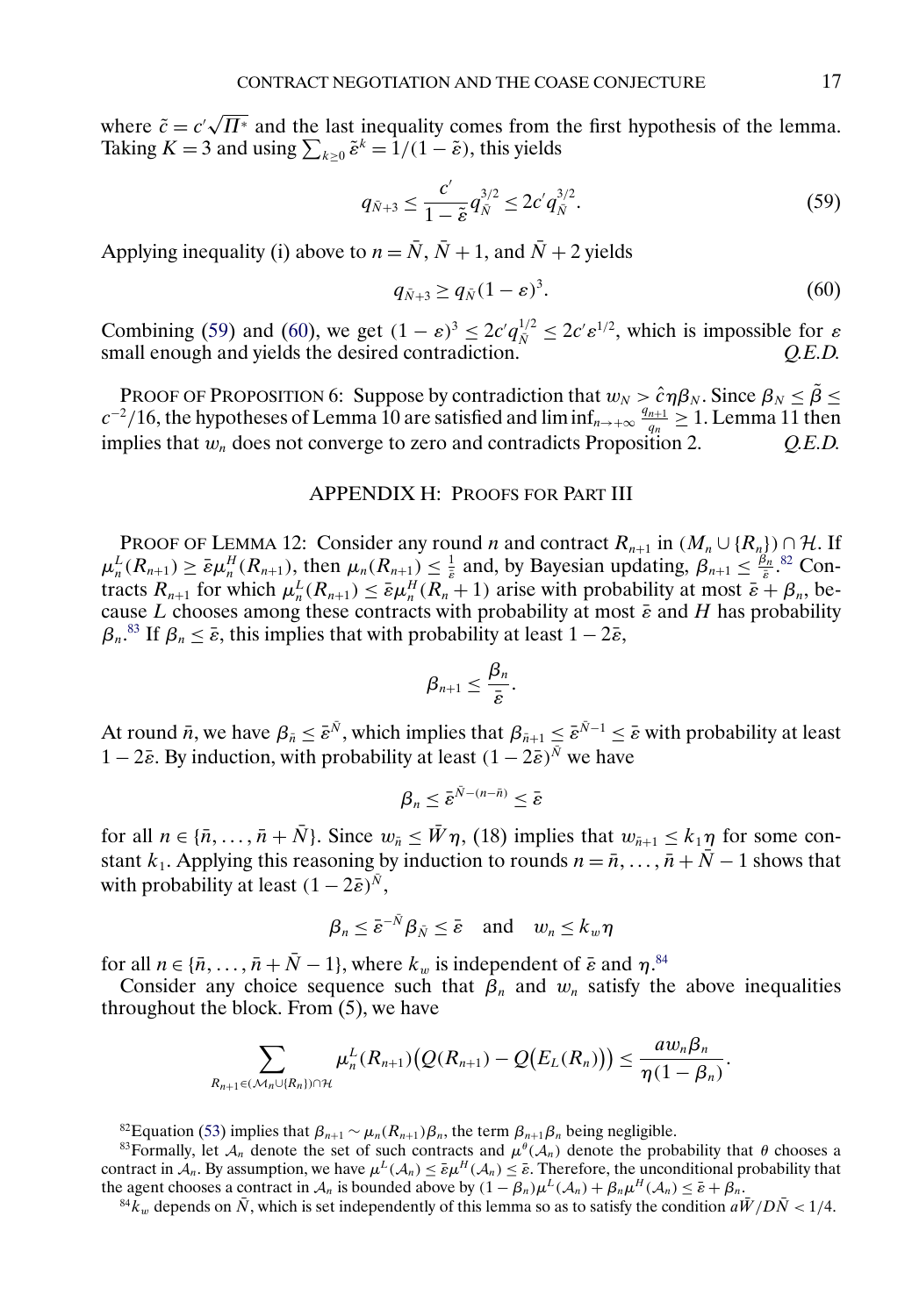While some terms in this sum may be negative, [\(44\)](#page-12-0) permits to bound these terms below:

$$
Q(R_{n+1}) - Q(E_L(R_n)) \ge Q(E_L(R_{n+1})) - Q(E_L(R_n)) \ge -k_Q \beta_{n+1} w_{n+1}.
$$

This implies that

$$
\sum_{R_{n+1}\in(\mathcal{M}_n\cup(R_n))\cap\mathcal{H}}\mu_n^L(R_{n+1})\big|Q(R_{n+1})-Q(E_L(R_n))\big|\\ \leq \frac{aw_n\beta_n}{\eta(1-\beta_n)}+k_{\mathcal{Q}}\sum_{R_{n+1}\in(\mathcal{M}_n\cup(R_n))\cap\mathcal{H}}\mu_n^L(R_{n+1})\beta_{n+1}w_{n+1}.
$$
\n(61)

Since  $w_{n+1} \leq w_n(1+\frac{\alpha\beta_n}{1-\beta_n})$  from (18), and  $\mu_n^L(R_{n+1})\beta_{n+1}$  is of order  $\beta_n$  by Bayesian updating, the sum in the RHS of (61) is of order  $w_n\beta_n$  and thus negligible compared to the first term of the RHS. It can be dropped from the computation by slightly increasing the value of a.

In order to satisfy (61), the set of contracts  $R_{n+1}$  for which  $Q(R_{n+1}) - Q(E_L(R_n)) \ge \sqrt{\beta_n}$ must be chosen by  $L$  with probability at most

$$
\frac{aw_n\sqrt{\beta_n}}{\eta(1-\beta_n)},
$$

which is less than  $\frac{a\bar{W}}{1-\beta_0}\sqrt{\beta_n}$  since  $w_n \leq \bar{W}\eta$  and  $\beta_n \leq \beta_0$ .

This, combined with Lemma 16, implies the existence of a constant  $k_y > 0$  such that  $y_n$ is less than  $k_y \beta_n^{1/4}$  with probability at least  $1 - \frac{a\bar{w}}{1-\beta_0}\sqrt{\beta_n}$ . Indeed,  $y_n^2$  is bounded above by terms proportional to  $Q(R_{n+1}) - Q(E_L(R_n))$  and a term proportional to max $\{(\beta_n w_n/(1-\alpha_n))^2\}$ terms proportional to  $Q(K_{n+1}) - Q(E_L(K_n))$  and a term proportional to max $\{(\beta_n w_n/(1 - \beta_n))^2, (\beta_{n+1}w_{n+1})^2\} + \beta_{n+1}w_{n+1}$ . The first term is of order  $\sqrt{\beta_n}$  with probability at least  $(1 - \frac{a\bar{W}}{1-\beta_0}\sqrt{\beta_n}$  as explained in the previous paragraph, while the second term is of order  $\beta_n \eta$  and thus negligible compared to the first one. For the sequences considered, we have  $\beta_n$  and thus negligible compared to the first one. For the sequences considered, we have  $\beta_n \leq \bar{\varepsilon}$  for all *n* in the block, so  $\sqrt{\beta_n} \leq \sqrt{\bar{\varepsilon}}$ . Combining these observations, we conclude  $\beta_n \leq \varepsilon$  for an *n* in the block, so  $\sqrt{\beta_n} \leq \sqrt{\varepsilon}$ . Combining these observations, we conclude that with probability at least  $(1 - \frac{a\bar{W}}{1-\beta_0}\sqrt{\bar{\varepsilon}})^{\bar{N}}(1-2\bar{\varepsilon})^{\bar{N}}$ , we have  $\beta_n \leq \bar{\varepsilon}$ ,  $w_n \leq k_w$  $y_n \le k_y \bar{\varepsilon}^{1/4}$  for all rounds of the block. Choosing  $k_{\varepsilon} = \max\{2, a\bar{W}/(1 - \beta_0)\}\$  yields the result.  $O.E.D.$ result. *Q.E.D.*

PROOF OF PROPOSITION 7: Consider any block of the kind studied by Lemma 12. Let  $\mu_{\bar{n}}^{S}$  (resp.  $\mu_{\bar{n}}^{B}$ ) denote the probability that H rejects all H-efficient contracts conditional on event S (resp. conditional on its complement, B), and let  $p_S$  (resp.  $p_B$ ) be the probability Event S (resp. conditional on its complement, B), and let  $p_S$  (resp.  $p_B$ ) be the probability<br>that S (B) occurs. We have  $\mu_{\bar{n}} = p_S \mu_{\bar{n}}^S + p_B \mu_{\bar{n}}^B$ . Since  $p_S \ge (1 - k_s \sqrt{\bar{\epsilon}})^{2\bar{N}}$ , (13) implies that

$$
\mu_{\bar{n}}^{S} \le \mu_{n}/p_{S} \le \frac{a\bar{W}}{D\bar{N}}(1 - k_{s}\sqrt{\bar{\varepsilon}})^{-2\bar{N}}.
$$
\n(62)

Choose  $\overline{N}$  first so that  $\frac{a\overline{W}}{D\overline{N}} < \frac{1}{4}$  and  $\overline{\varepsilon}$  second, small enough to satisfy  $(1 - k_{\varepsilon}\sqrt{\overline{\varepsilon}})^{-2\overline{N}} < 2$ and  $k_y \bar{\epsilon}^{1/4} < \frac{D}{4a}$  (the last condition is used in the next paragraph). This yields  $\mu_{\bar{n}}^S \le \frac{1}{2}$ . As with the blocks of Part I (Lemma [19\)](#page-10-0), there exists a pushdown choice sequence in  $S$ such that the ex post probability that  $H$  has not chosen an  $H$ -efficient contract is weakly less than  $\mu_{\bar{n}}^S$ . Along such a sequence, (i)  $y_n \le k_y \bar{\varepsilon}^{1/4}$ , (ii)  $\beta_n \le \bar{\varepsilon}$ , and (iii)  $\beta_{\bar{n}+\bar{N}} \le \frac{\beta_{\bar{n}}}{2}$ . In particular  $\beta_n$  ends up *smaller* at the end of the block than at its beginning.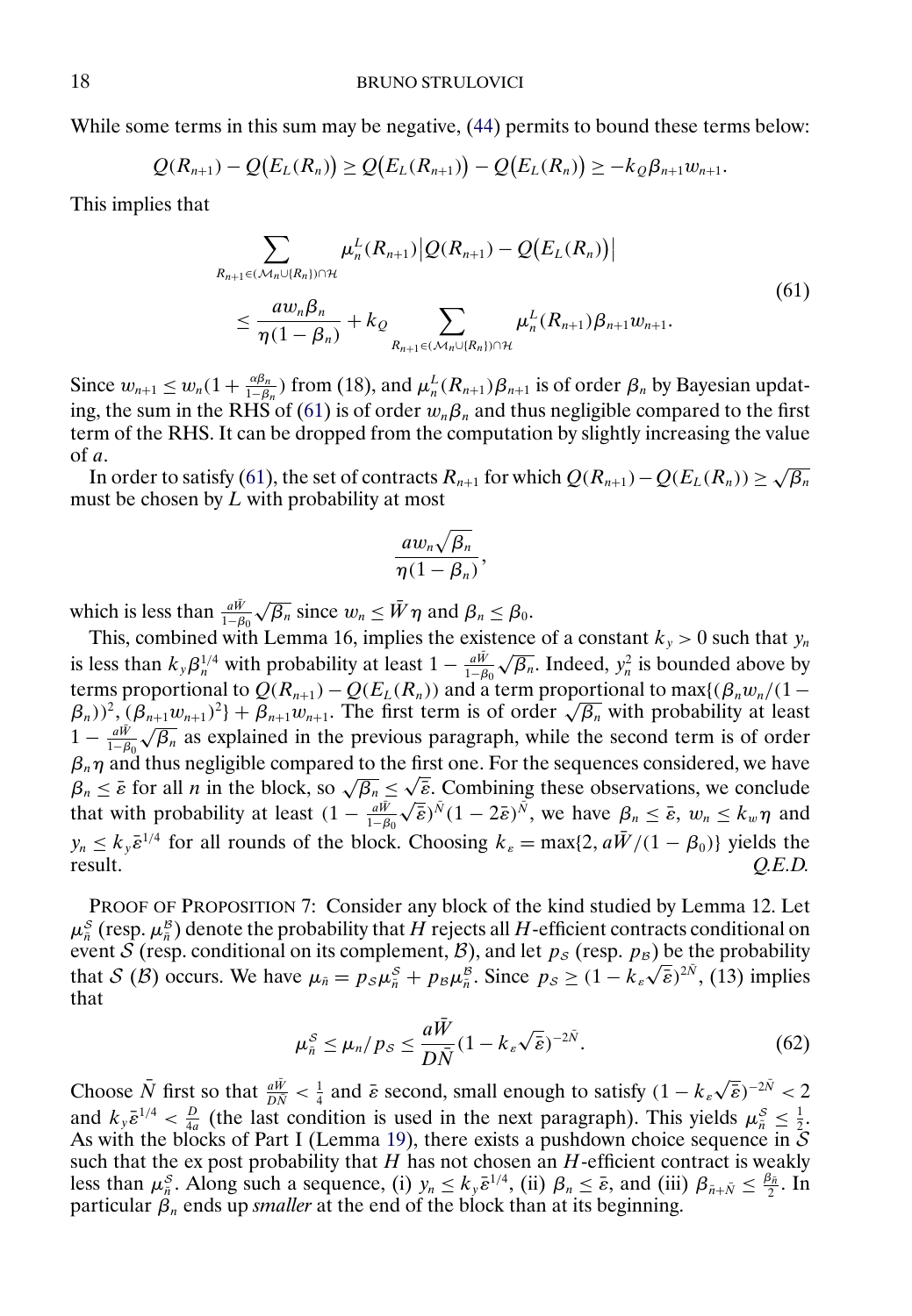Let  $\check{\beta} = \bar{\varepsilon}^{\bar{N}}$ . Starting from round N, we build a sequence of  $\bar{N}$ -sized blocks as described above. Because  $w_n$  converges to zero (Proposition 2), it eventually drops below  $\frac{D\eta}{2a}$ . Let  $M$  denote the first round at which this happens. From  $(20)$ , we have

$$
w_{n+1} - w_n \geq -b\beta_{n+1}w_{n+1} - \eta y_n. \tag{63}
$$

The sequence was constructed so that  $y_n \le k_y \bar{\varepsilon}^{1/4} \le \frac{D}{4a}$ . Combining this with (63) applied to round  $M - 1$  yields

$$
w_M-w_{M-1}\geq -\frac{\eta D}{4a}.
$$

Since  $w_{M-1} \geq \frac{\eta D}{2a}$  by definition of M, this shows that  $w_M \geq \frac{\eta D}{4a}$  and proves Proposition 7. *Q.E.D.*

REMARK 3: Some block may end with  $w_n > \bar{W}\eta$ . One then restarts the blocks of Part I from round *n* until reaching  $W\eta$  again. Since  $w_n$  converges to zero along any sequence, this back and forth between blocks of Parts I and III must end in finite time, leading to a round M for which  $w_M \in (\frac{\eta D}{4a}, \frac{\eta D}{2a})$  and  $\beta_M \ge \beta^*$ . Since  $\beta_n$  decreases along blocks of both types, we have  $\beta_M \leq \beta_N$ ; this yields the desired bound for  $\beta_N$ .

PROPOSITION 7 IMPLIES PROPOSITION 5: Let  $\bar{\beta} = \min\{\frac{\tilde{\beta}}{k_{\beta}}, \tilde{\beta}\}\$  and suppose that  $w_N \in$  $(\frac{\eta D}{2a}, \bar{W}\eta)$ . If  $\beta_N \leq \bar{\beta}$ , we have  $\beta_M \leq \tilde{\beta}$ , from Part 2 of Proposition 7. From Part 1, moreover,  $w_M$  lies in  $[\frac{1}{2}]$  $\frac{\eta D}{2a}$ ,  $\frac{\eta D}{2a}$ ]. Proposition 6 applied to round M then implies that  $\beta_M \geq \frac{1}{2c}$ and, hence,  $\beta_N \ge \frac{1}{2c k_\beta}$ . Therefore, either  $\beta_N \ge \bar{\beta}$  or  $\beta_N \ge \frac{1}{2c k_\beta}$ . Let  $\beta' = \min{\{\bar{\beta}, \frac{1}{2c k_\beta}\}}$ . To prove Proposition 5, consider any round N for which  $w_N \ge \eta$ . If  $w_N \ge \frac{\eta D}{2a}$ , then we just showed that  $\beta_N \ge \beta'$ . And if  $w_N \le \frac{\eta D}{2a}$ , Proposition 6 applies, showing that  $\beta_N \ge \frac{2a}{D\hat{c}}$ . Setting  $\beta^* = \min{\{\beta', \frac{1}{\hat{c}}\}}$  yields the desired lower bound.

### APPENDIX I: PROOF OF THEOREM 2, STATEMENT B

Fix an initial belief  $\beta_0 \in (0, 1)$  and suppose without loss that  $R_0 \in \mathcal{H}$ . Let  $\hat{Q}(u, p)$ denote the minimal expected cost of providing an expected utility  $u$  to  $H$  with a contract distribution that puts probability at least p on contracts lying in  $H$ . We have  $\hat{Q}(u_H(E_H(R_0)), 0) = Q(E_H(R_0)),$  and  $\hat{Q}(u_H(E_H(R_0)), p)$  is strictly increasing for p in a neighborhood of zero because contracts in  $H$  are inefficient for H. Statement A of Theorem 2 guarantees that H must get a utility arbitrarily close to  $u_H (E_H (R_0))$  and that the cost to P conditional on facing H must be arbitrarily close to  $Q(E_H(R_0))$  as  $\eta$  goes to zero.<sup>85</sup> For any  $\varepsilon > 0$ , this implies that there exists a threshold  $\tilde{\eta}(\varepsilon)$  such that the probability  $p_{\mathcal{H}}$  that H ends up with a contract in H satisfies  $p_{\mathcal{H}} < \varepsilon$  for all PBEs corresponding to any  $\eta < \tilde{\eta}(\varepsilon)$ . For the remainder of the proof, we consider some small<sup>86</sup>  $\varepsilon > 0$  and focus on  $\eta$ 's below the threshold  $\tilde{\eta} = \tilde{\eta}(\varepsilon^4)$ , so that  $p_{\mathcal{H}} \leq \varepsilon^4$ .

<sup>&</sup>lt;sup>85</sup>Indeed, each type  $\theta$  gets an expected utility arbitrarily close to  $u_{\theta}(E_{\theta}(R_0))$  while P's expected cost is bounded above by  $\beta_0 Q(E_H(R_0)) + (1 - \beta_0) Q(E_L(R_0))$ , from Lemma 1. Since the contracts  $E_\theta(R_0)$ 's are efficient, the claim follows.

<sup>&</sup>lt;sup>86</sup>It suffices to show the claim for all  $\varepsilon$  small enough, as it immediately implies that claim for higher values of ε.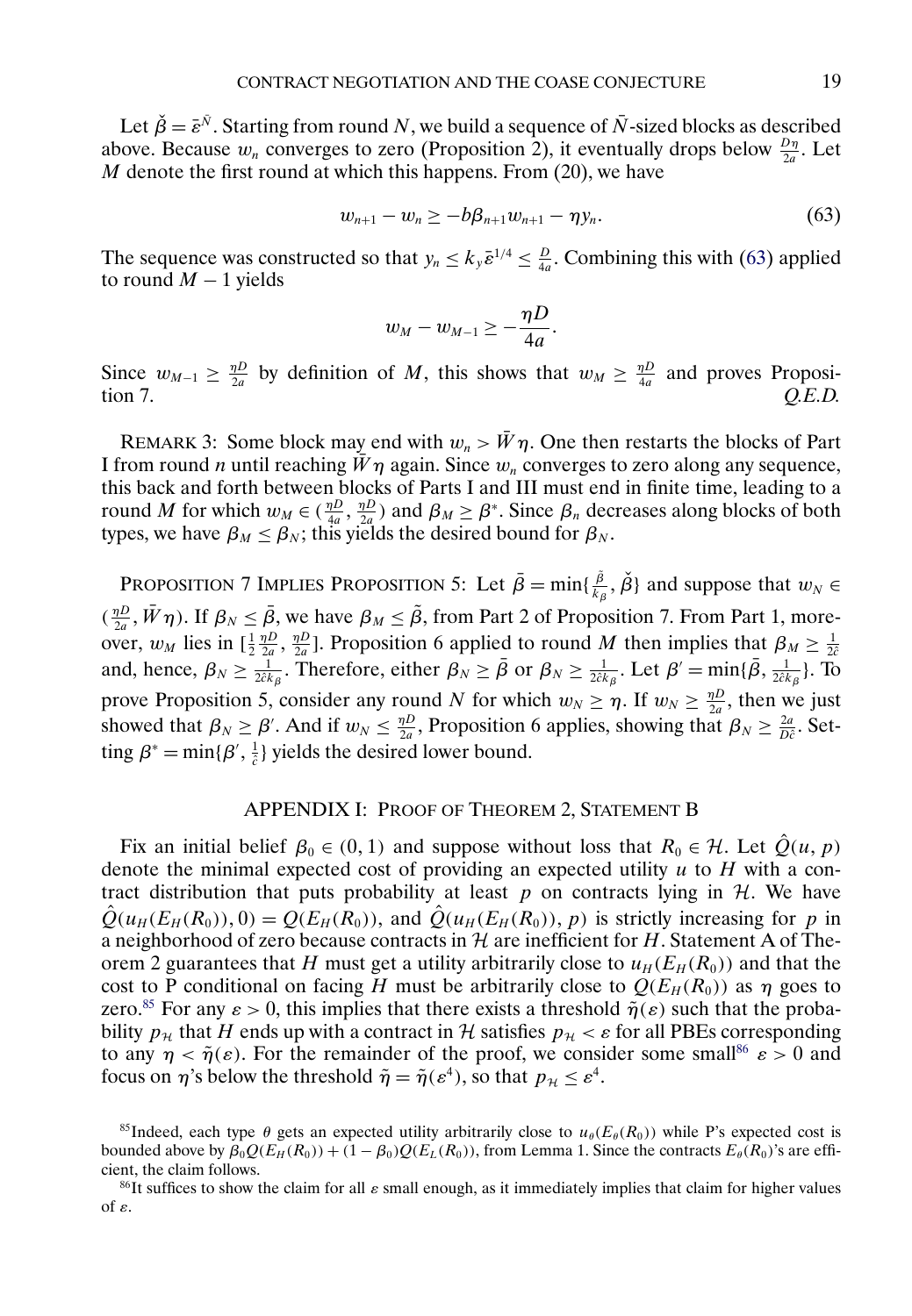## 20 BRUNO STRULOVICI

From Statement A, there exists a threshold  $\hat{\eta}$  below which  $\theta$ 's expected utility at the beginning of the game is bounded below by  $v_{\theta}(\varepsilon) = u_{\theta}(E_{\theta}(R_0)) - \varepsilon^4$ . The least costly contract  $E_\theta(v_\theta(\varepsilon))$  that provides this utility costs  $Q(E_\theta(R_0)) - O(\varepsilon^4)$  and lies within  $O(\varepsilon^4)$ of  $E_{\theta}(R_0)$ . We also recall from Lemma 1 that P's expected cost is bounded above by  $\beta_0 Q(E_H(R_0)) + (1 - \beta_0) Q(E_L(R_0))$ . Fix a PBE associated with some  $\eta \le \min{\{\hat{\eta}, \tilde{\eta}\}}$  and let  $Q_{\theta}$  denote P's expected cost conditional on facing  $\theta$  and  $u_{\theta}$  denote  $\theta$ 's expected utility. The previous observations imply that  $|Q_{\theta} - Q(E_{\theta}(R_0))| = O(\varepsilon^4)$ .

Let  $\mathcal{T}_{\varepsilon}^H$  denote the set of contracts lying within a distance  $\varepsilon$  of  $\mathcal{E}_H$  (for the Euclidean distance, say). For any contract R' outside of  $\mathcal{T}_s^H$ , there exists  $\hat{q}_H > 0$  such that  $Q(R') \ge$  $Q(E_H(R')) + \hat{q}_H \varepsilon^2$ , by an argument similar to the one made in the proof of Lemma 15. Let  $p_H^{\text{out}}$  denote the probability that H ends up with a contract outside of  $\mathcal{T}_{\varepsilon}^H$ . Repeating the proof of Lemma 3 that led to (24) (page 29), we have, letting  $\overline{Q}_H = Q(E_H(R_0)),$ 

$$
\bar{Q}_H+O(\varepsilon^4)\geq Q_H\geq \bar{Q}_H+p_H^{\text{out}}\hat{q}_H\varepsilon^4,
$$

and hence  $p_H^{\text{out}} = O(\varepsilon^2)$ . With probability  $1 - O(\varepsilon^2)$ , H thus gets contracts in the thin tube  $\mathcal{T}_{\varepsilon}^H$ . There remains to show that, within this tube, almost all contracts are clustered within  $\varepsilon$  of  $E_H(R_0)$ .

First, H never accepts a contract near  $\mathcal{E}_H$  that gives a utility less than  $u_H(E_H(R_0)) - \varepsilon^4$ , as this would be his final utility (his type being revealed) but less than his expected utility in the game. Therefore, all contracts accepted in  $\mathcal{T}_{\varepsilon}^H$  are located in the upper half of the tube starting  $O(\varepsilon^4)$  below  $E_H(R_0)$ . Second, H's expected utility being less than  $u_H(E_H(R_0))$ , the probability of H getting a contract R' such that  $u_H(R') \ge u_H(R_0) + \varepsilon^2$  is  $O(\varepsilon^2)$ . This shows that H gets within  $\varepsilon$  of  $E_H(R_0)$  with probability  $1 - O(\varepsilon^2)$ .

The analysis for L is similar: the probability that L gets a contract outside of the set  $\mathcal{T}_{\varepsilon}^L$ of contracts lying within a distance  $\varepsilon$  of  $\mathcal{E}_L$  is of order  $O(\varepsilon^2)$ . Moreover, H never accepts contracts  $R' \in \mathcal{H}$  such that  $u_H(E_L(R')) \leq u_H(E_H(R_0)) - \varepsilon^4$ , by Proposition 1, (iv), and the remaining contracts all give L a utility of at least  $u_L(R_0) - O(\varepsilon^4)$ . Since L's expected utility is within  $\varepsilon^4$  of  $u_L(R_0)$ , this implies that the probability of L getting contracts R' such that  $u_L(R') \ge u_L(R_0) + \varepsilon^2$  is of order  $O(\varepsilon^2)$ .

For  $\varepsilon$  small enough, the terms  $O(\varepsilon^2)$  are all less than  $\varepsilon$ . Therefore, each type  $\theta$  gets a contract within  $\varepsilon$  of  $E_{\theta}(R_0)$  with probability exceeding  $1 - \varepsilon$ . The threshold min{ $\tilde{\eta}$ ,  $\hat{\eta}$ } thus delivers the conclusions of Statement B.

#### APPENDIX J: SMOOTHNESS AND MONOTONICITY OF EFFICIENCY CURVES

It suffices to show the result for  $\mathcal{E}_H$ , the analysis for  $\mathcal{E}_L$  being identical. The set  $\mathcal{E}_H$  of interior, H-efficient contracts is characterized by the tangency condition (letting  $u = u_H$ ) for notational simplicity and letting  $f_i$  denote f's ith partial derivative for  $f \in \{u, Q\}$ 

$$
\frac{u_2(x_1, x_2)}{u_1(x_1, x_2)} = \frac{Q_2(x_1, x_2)}{Q_1(x_1, x_2)},
$$

or

$$
F(x_1, x_2) = u_2(x_1, x_2)Q_1(x_1, x_2) - u_2(x_1, x_2)Q_1(x_1, x_2) = 0,
$$

where we recall that the first-order derivatives of  $Q$  and  $u$  are strictly positive by assumption. We have  $F_2(x_1, x_2) = u_{22}Q_1 + u_2Q_{12} - Q_2u_1 - Q_2u_{12} < 0$ , since (i) all first-order derivatives are positive, (ii)  $u_{12}$  and  $-Q_{12}$  are nonnegative by supermodularity and  $-u_{11}$ ,  $-u_{22}, Q_{11}$ , and  $Q_{22}$  are positive by concavity of u and convexity of Q, and (iii)  $u_{22}Q_{22} \neq 0$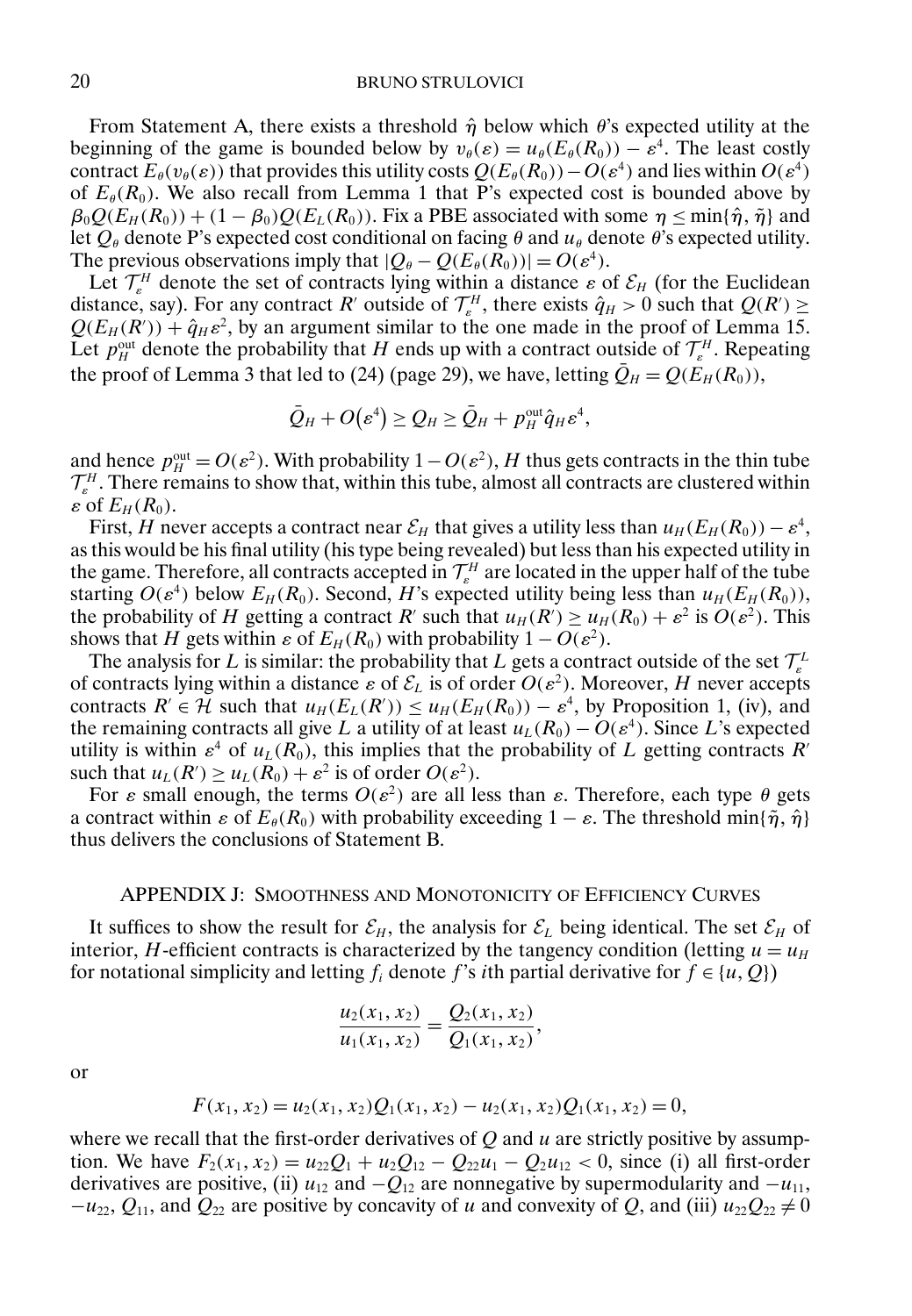<span id="page-20-0"></span>by assumption. Therefore, we can apply the implicit function theorem:  $\mathcal{E}_H$  is smooth, and its slope at any *H*-efficient contract  $(x_1, x_2)$  is given by

$$
\left. \frac{dx_2}{dx_1} \right|_{(x_1, x_2)} = \left. \frac{-F_1}{F_2} \right|_{(x_1, x_2)} = -\frac{u_{12}Q_1 + u_2Q_{11} - Q_{12}u_1 - Q_2u_{11}}{u_{22}Q_1 + u_2Q_{12} - Q_{22}u_1 - Q_2u_{12}} \right|_{(x_1, x_2)}
$$

Under the assumed monotonicity, convexity, and supermodularity conditions, the numerator of the right-hand side is nonnegative, which shows that the slope is nonnegative.

The reason for requiring the efficiency curves to be upward sloping is to preserve the one-to-one mapping between  $E_H(R)$  and  $E_L(R)$ . If, say,  $\mathcal{E}_L$  was downward sloping over some range, then there could be multiple contracts of  $\mathcal{E}_L$  giving the same utility to  $H$ , which would destroy Lipschitz bounds used in some of the proofs.

### APPENDIX K: THE IMPOSSIBILITY OF FINITELY MANY ACTIVE ROUNDS

Consider any equilibrium and history with current contract R in  $H$  and non-degenerate belief  $\beta$ . We will show that the principal never jumps immediately to  $E_H(R)$ ,  $E_L(R)$ . This will imply that no L-efficient contract  $\tilde{R}$  is ever accepted in equilibrium, since this would be equivalent to jumping.<sup>87</sup>

If P jumps immediately, he gets  $\beta Q_H(E_H(R)) + (1 - \beta)Q_L(E_L(R))$ . Suppose that he proposes instead a contract  $R \in \mathcal{H}$  giving L the same utility as R and lying at a small distance x from  $E_L(R)$ , and the H-efficient contract C that gives H utility

$$
u_H(C) = \eta u_H(R') + (1 - \eta) u_H(E_H(R)), \tag{64}
$$

and jumps one period later. Also suppose that  $H$  accepts  $C$  with probability 1 and  $L$  accepts  $R'$  with probability 1—we will see shortly that P can guarantee this outcome by modifying the contracts by an infinitesimal amount which does not affect the strict benefit of this deviation over the immediate jump. Since  $u_L(R') = u_L(R)$ , we have  $E_L(R') = E_L(R)$ and  $E_H(R') = E_H(R)$ , so the only payoff difference between the two strategies (jumping now or one period later) concerns what happens if a breakdown occurs at the end of the current period.

By efficiency of  $E_L(R)$ , P's iso-cost curve and L's iso-utility curve are tangent at  $E_L(R)$ , so the cost of R' is of second order,  $x^2$ , above  $E_L(R)$ 's cost.

From (64), we have  $u_H(E_H(R)) - u_H(C) = \eta(u_H(E_H(R)) - u_H(R'))$ . The difference on the right-hand side is of order x, because  $H$ 's iso-utility curve is not tangent to  $L$ 's iso-utility curve at  $E_L(R)$ , from the strict single-crossing property. Therefore, P's gain from the deviation, relative to an immediate jump, is bounded below by  $\eta x \underline{a} \beta$ , where  $\underline{a}$  is<br>a Linschitz constant translating bounds on utility decrements for H into bounds on cost a Lipschitz constant translating bounds on utility decrements for  $H$  into bounds on cost savings (cf. Lemma 13), while the cost is of order  $(1 - \beta)\eta x^2$ . The deviation is thus strictly beneficial, no matter how small the current belief  $\beta$  is, provided that x is below some fixed threshold.<sup>88</sup>

<sup>87</sup>If an agent of type  $\theta$  accepts  $\tilde{R} \in \mathcal{E}_L$ , his continuation utility jumps to  $u_{\theta}(\tilde{R})$  by Proposition 1. Therefore, L accepts such a contract only if  $u_L(\tilde{R}) \ge u_L(R) = u_L(E_L(R))$ . But this implies that  $u_H(\tilde{R}) \ge u_H(E_L(R))$  $u_H(E_H(R))$ . From Lemma 1, this can only occur if  $\tilde{R} = E_L(R)$ , as proposing  $\tilde{R}$  would otherwise be too costly for P.

<sup>88</sup>We also choose x small enough to guarantee that R' is closer to  $\mathcal{E}_L$  than R, that is,  $Q(R') < Q(R)$  or, equivalently,  $u_H(R') > u_H(R)$ .

 $\ddot{\phantom{0}}$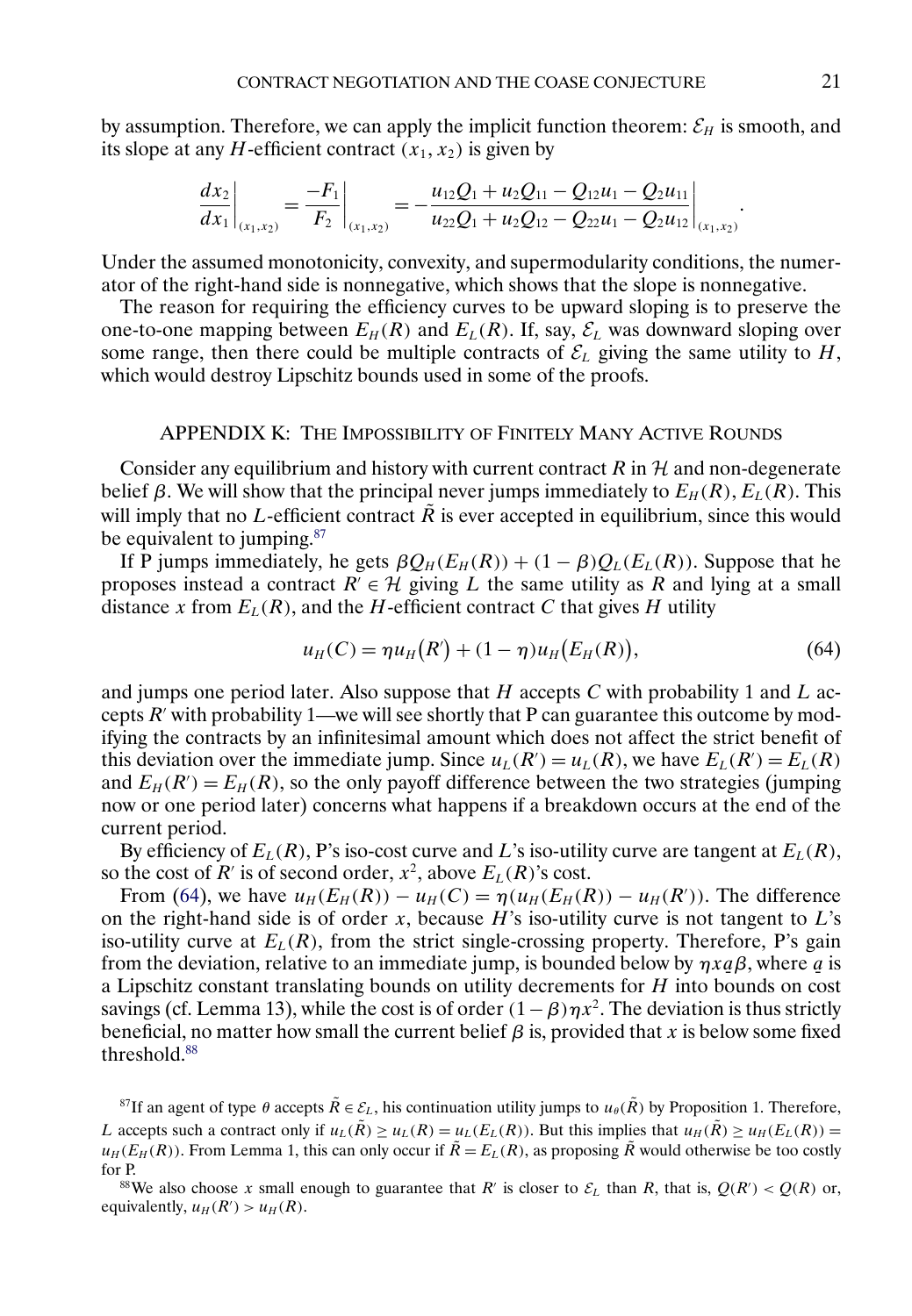#### 22 BRUNO STRULOVICI

There remains to check that P can implement the desired deviation by forcing  $H$  to take  $C$  with probability 1, so that P can reap the full benefit from the deviation, and forcing  $L$ to take R' with probability 1, so that the loss on L is indeed of order  $x^2$ . Suppose that H rejects C. In this case, his utility if there is a breakdown at the end of the current period is bounded above by  $u_H(R')$ . Moreover, from Part (iv) of Proposition 1, his continuation utility if no breakdown occurs is bounded above by  $u_H(E_H(R))$ , regardless of whether he takes R' or stays at R, since  $E_H(R) = E_H(R')$ . From [\(64\)](#page-20-0), it is therefore strictly beneficial for H to accept C provided that P moves C higher by an arbitrarily small amount  $\epsilon$ , negligible compared to  $\eta$ . Similarly, P can guarantee that L takes R' instead of holding on to R by moving R' by  $\epsilon^2$  above L's current iso-utility curve (L never wants to take  $\bar{C}$ for reasons explained earlier). Provided that  $\epsilon$  is small enough (i.e., of order less than  $\eta^2 \beta^2$ ), the cost increase is negligible compared to the gain from the deviation, which is of order  $ηβ²$ .

## APPENDIX L: EXTENSION TO MORE AGENT TYPES

While the analysis has focused on two types, it offers a path to analyze more general type structures. To illustrate how the ideas presented here may be used to carry such an extension, suppose that the agent may have a third, intermediate type  $M$ , with utility functions still ordered by single-crossing. The efficiency curves  $\mathcal{E}_L$ ,  $\mathcal{E}_M$ , and  $\mathcal{E}_H$  are distinct. The setting is otherwise identical to the binary case.

The extension of Theorem 2 is straightforward to conjecture: The contract space is now divided into four regions, separated by the efficiency curves. If the initial contract R lies below  $\mathcal{E}_L$ ,  $E_L(R)$  is defined as before,  $E_M(R)$  is the M-efficient contract giving M the same utility as  $E_L(R)$  does, and  $E_H(R)$  is the H-efficient contract giving H the same utility as  $E_M(R)$  does. If R lies between  $\mathcal{E}_L$  and  $\mathcal{E}_M$ , then define  $E_L(R)$  and  $E_M(R)$ as the L-efficient and M-efficient contracts giving  $L$  and  $M$  the same utility as  $R$  does and  $E_H(R)$  be the H-efficient contract giving H the same utility as  $E_M(R)$  does. These contracts are defined analogously when  $R$  lies in the other two regions. The conjecture is that if P initially assigns strictly positive probability to each type, each type  $\theta$  gets with arbitrarily high probability an outcome arbitrarily close to  $E_{\theta}(R)$  as  $\eta$  goes to zero.

To show this, the suggested strategy is as follows. First, notice that after any history at which P assigns probability 0 to any of the three types, we are back to the binary case, and Theorem 2 predicts a unique (up to  $\eta$ ) outcome. So suppose instead that the belief distribution puts positive weight on all types and, for example, that  $R$  lies in the first configuration, that is, below  $\mathcal{E}_L$ . In this case, one can extend Proposition 1 and its corollaries to show that  $L$  will never accept a contract in another configuration, derive upper bounds on  $H$ 's and  $M$ 's continuation utilities, and an upper bound on P's expected cost.

To analyze equilibrium behavior, one must keep track of the probabilities  $\beta_H$  and  $\beta_M$  of facing  $H$  and  $M$ , respectively. However, it turns out that many steps of earlier proofs can still be performed using the probability  $\beta = \beta_H + \beta_M$  of facing a type other than L. In particular, the loss bound  $D$  conditional on facing a type other than  $L$  in case of a breakdown is still valid. Lipschitz bounds are still valid, too. As noted, given Theorem 2, it is (almost) without loss to assume that P proposes only contracts in the first configuration and a pair of  $H$  and  $M$  efficient contracts that make  $H$  indifferent between these contracts. Indeed, any contract above  $\mathcal{E}_L$  reveals that the agent type is not L, bringing the analysis back to the binary type case with  $H$  and  $M$ . One difference is that Theorem 5 implies only that the agent's utility is within  $O(\eta)$  of the outcome, a difference which should be minor for a full-blown analysis.